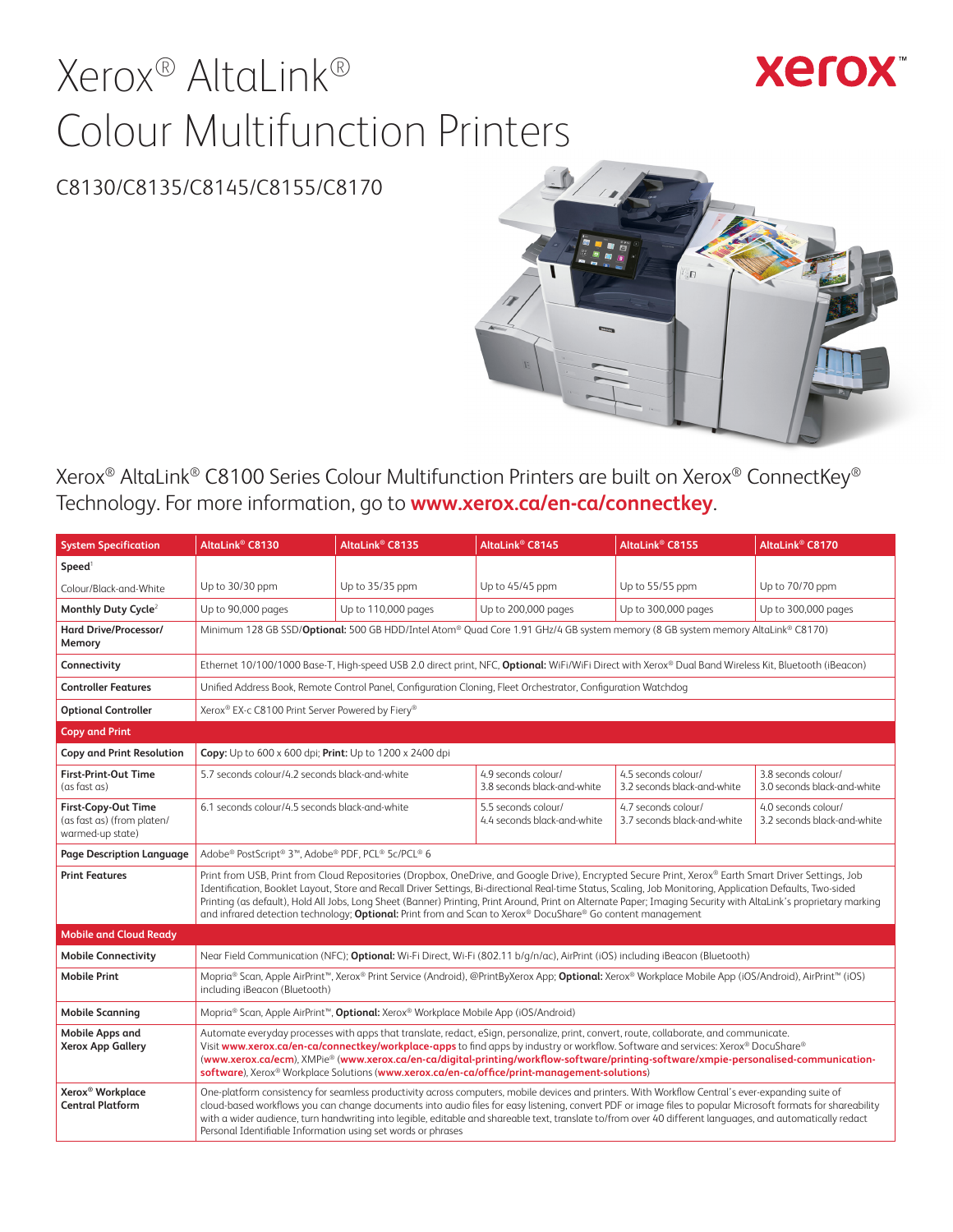| Xerox <sup>®</sup> Workplace Suite and              | Optional: Xerox® Workplace Suite is a modular set of workflows designed to save customers time and money by providing effective control over their                                                                                                                                                                                                                                                                                                                                                                                                                                                                                                                                                                                                                                                                                                                                                                                                                                                                                                    |
|-----------------------------------------------------|-------------------------------------------------------------------------------------------------------------------------------------------------------------------------------------------------------------------------------------------------------------------------------------------------------------------------------------------------------------------------------------------------------------------------------------------------------------------------------------------------------------------------------------------------------------------------------------------------------------------------------------------------------------------------------------------------------------------------------------------------------------------------------------------------------------------------------------------------------------------------------------------------------------------------------------------------------------------------------------------------------------------------------------------------------|
| Xerox <sup>®</sup> Workplace Cloud                  | print fleet, while enabling worker productivity and mobility through a set of robust workflows. Xerox enables ultimate customer flexibility by offering these<br>capabilities in both an on-premises server version (Workplace Suite) and with a cloud based-version (Workplace Cloud) of this solution                                                                                                                                                                                                                                                                                                                                                                                                                                                                                                                                                                                                                                                                                                                                               |
| <b>Cloud Identity Provider</b><br>(IdP) Integration | Use your desktop, laptop, or mobile login credentials to log in to your AltaLink® MFPs with direct connections to popular cloud identity providers<br>Okta, Ping Identity, and Microsoft® Azure                                                                                                                                                                                                                                                                                                                                                                                                                                                                                                                                                                                                                                                                                                                                                                                                                                                       |
| <b>Scan</b>                                         |                                                                                                                                                                                                                                                                                                                                                                                                                                                                                                                                                                                                                                                                                                                                                                                                                                                                                                                                                                                                                                                       |
| <b>Standard Features</b>                            | Destinations: Scan to USB/Email/Network (FTP/SMB), HTTP, HTTPS, SFTP destinations; File Formats: PDF, PDF/A, JPEG, TIFF;<br>Convenience Features: Scan Preview, Scan to Home, Searchable PDF, Single/Multi-Page PDF/TIFF, Password-protected PDF, Unified Address Book,<br>Optical Character Recognition (OCR), Scan to Folder, 1-Touch Apps, TWAIN Support, Touchless Workflow Accelerators, Imaging Security with AltaLink's<br>proprietary marking and infrared detection technology                                                                                                                                                                                                                                                                                                                                                                                                                                                                                                                                                               |
| <b>Optional Features</b>                            | Scan to Cloud Repositories (Dropbox, OneDrive, and Google Drive). Xerox® Scanning App for DocuShare®, other solutions available through various<br>Xerox® Business Innovation Partners at www.xerox.ca/en-ca/office/software-solutions, Print from and Scan to Xerox® DocuShare® Go content management                                                                                                                                                                                                                                                                                                                                                                                                                                                                                                                                                                                                                                                                                                                                                |
| Fax                                                 |                                                                                                                                                                                                                                                                                                                                                                                                                                                                                                                                                                                                                                                                                                                                                                                                                                                                                                                                                                                                                                                       |
| <b>Standard Features</b>                            | Internet Fax, Fax Build Job, Network Server Fax Enablement, Fax Build Job                                                                                                                                                                                                                                                                                                                                                                                                                                                                                                                                                                                                                                                                                                                                                                                                                                                                                                                                                                             |
| <b>Optional Features</b>                            | Walk-up Fax (one-line and two-line options available, includes LAN Fax, Direct Fax, Fax Forward to Email, or SMB Share                                                                                                                                                                                                                                                                                                                                                                                                                                                                                                                                                                                                                                                                                                                                                                                                                                                                                                                                |
| <b>Security</b>                                     |                                                                                                                                                                                                                                                                                                                                                                                                                                                                                                                                                                                                                                                                                                                                                                                                                                                                                                                                                                                                                                                       |
| <b>Standard Features</b>                            | 802.1x, IPsec, HTTPS, SFTP and Encrypted Email, McAfee® Embedded Control Whitelisting, Firmware Verification, McAfee® ePolicy Orchestrator®, McAfee Enterprise<br>Security Manager, LogRhythm SIEM, Splunk SIEM, Network Authentication, SNMPv3, SHA-256 Hash Message Authentication, TLS1.1/1.2/1.3, Security Certificates<br>utilizing ECDSA, Automatic Self-signed Certificate, Cisco® Identity Services Engine (ISE) integration, automated threat response through McAfee® DXL/Cisco®<br>pxGrid integration, Local Authentication (Internal Database), FIPS 140-2. User Access and Internal Firewall, Port/IP/Domain Filtering, Audit Log, Access Control, User<br>Permissions, Configuration Watchdog, TPM, Trusted Boot, Encrypted Storage Drive (AES 256-bit, FIPS 140-2), Job Level Encryption via HTTPS and Drivers, Email, Under<br>evaluation for Common Criteria Certification (ISO 15408), Encrypted Secure Print, Imaging Security (copy, print, scan, email) with AltaLink's proprietary marking<br>and infrared detection technology |
| <b>Optional Features</b>                            | McAfee® Integrity Control, Smart Card Enablement Kit (CAC/PIV/.NET) <sup>3</sup> , Xerox® Integrated RFID Card Reader, Encrypted Hard Disk (AES 256-bit,<br>FIPS 140-2) with multi-pass Image optional hard drive, Xerox® Workplace Cloud/Suite Print Management and Content Security; learn more at<br>www.xerox.ca/en-ca/office/print-management-solutions                                                                                                                                                                                                                                                                                                                                                                                                                                                                                                                                                                                                                                                                                          |
| <b>Print Management</b>                             |                                                                                                                                                                                                                                                                                                                                                                                                                                                                                                                                                                                                                                                                                                                                                                                                                                                                                                                                                                                                                                                       |
| <b>Standard Features</b>                            | Xerox® Standard Accounting (Copy, Print, Scan, Fax, Email), Network Accounting Enablement                                                                                                                                                                                                                                                                                                                                                                                                                                                                                                                                                                                                                                                                                                                                                                                                                                                                                                                                                             |
| <b>Optional Features</b>                            | Xerox® Workplace Cloud/Suite, other network accounting solutions available through various Xerox® Business Innovation Partners. Xerox® Virtual Print<br>Management Service; learn more at www.xerox.ca/en-ca/office/software-solutions#printmanagement                                                                                                                                                                                                                                                                                                                                                                                                                                                                                                                                                                                                                                                                                                                                                                                                |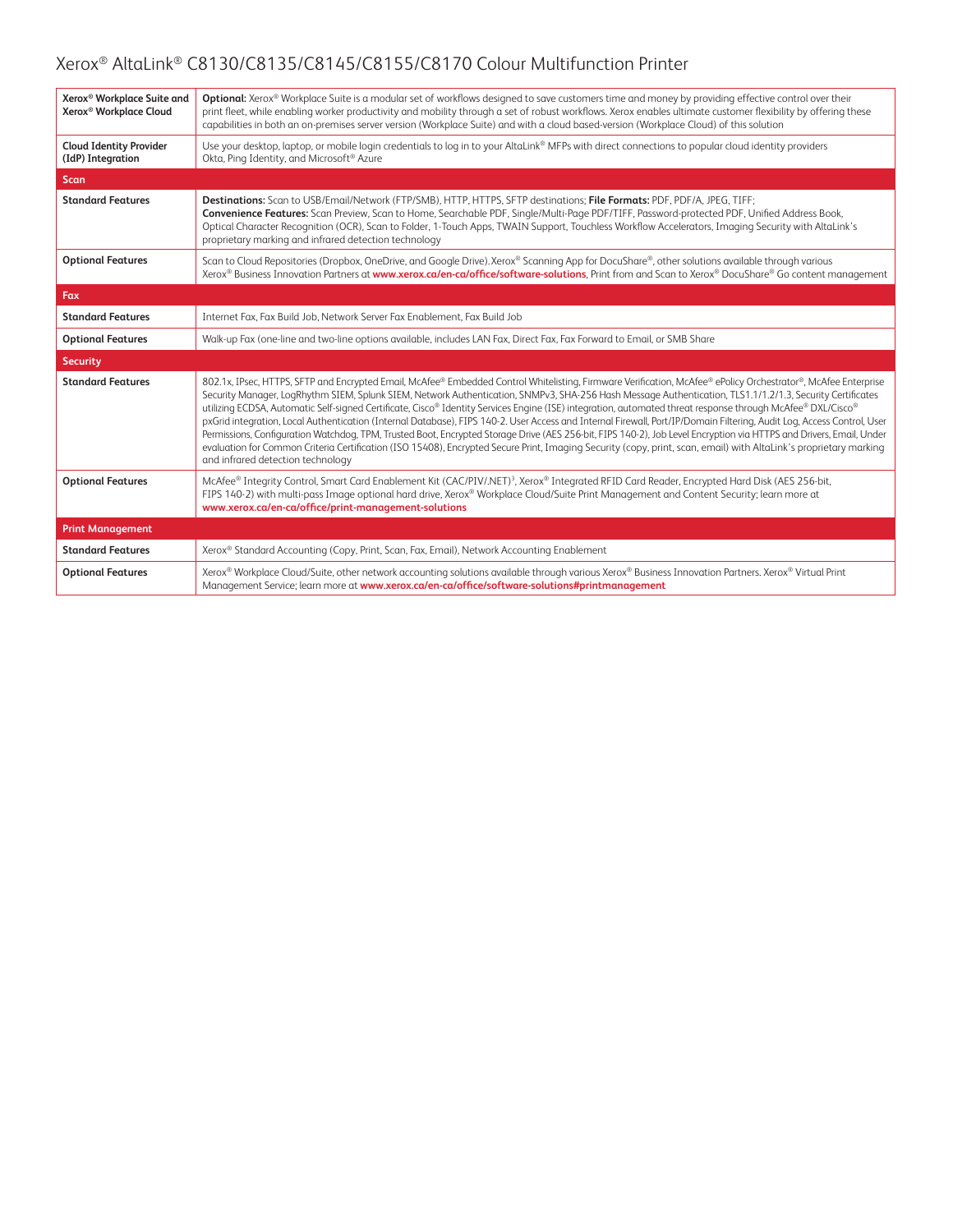#### **Features and Accessories**

**Single-Pass Duplex Automatic Document Feeder (DADF)** saves time by simultaneously scanning both sides of a document with up to 270 impressions per minute (ipm).

#### **PAPER INPUT4**

**Two 520-sheet Adjustable Trays** (common with all configurations). Tray 1 handles media sizes up to 11.7 x 17 in./A3 and Tray 2 handles media sizes up to 12 x 18 in./SRA3.



**Envelope Kit** (optional — replaces Tray 1) provides feeding of up to 60 envelopes.



**High Capacity Tandem Tray Configuration** holds a total paper capacity of up to 3,140 sheets.

**Four Tray Module Configuration** (available for C8130/C8135) holds a total of up to 2,180 sheets.

**Bypass Tray** handles up to 100 sheets; Custom sizes:

3.5 x 3.9 in. to 12.6 x 52 in./ 89 x 98 mm to 320 x 1,320 mm.

**High Capacity** 

**Feeder** (optional) holds 3,000 sheets of letter/A4 paper, increasing the maximum paper capacity to 6,140 sheets.

#### **LONG SHEET PRINTING**

**Long Sheet Feed Kit** (optional) provides the ability to print up to 12.6 x 52 in./ 320 x 1,320 mm media.











**Intuitive Tablet-like 10.1-inch Colour Touchscreen** is customizable and lets you perform tasks in just a few taps. Try it out at **[xerox.com/AltaLink8100UI](https://www.xerox.com/AltaLink8100UI)**.

#### **INNOVATIVE TECHNOLOGIES**







**Xerox® Integrated RFID Card Reader** (optional) adds card-based authentication with support for over 90 access cards.

**Near Field Communication (NFC) Tap-to-Pair** allows users to tap their mobile devices to the AltaLink® C8100 Series user panel and quickly connect with the MFP.

**Smart Proximity Sensor** detects when users are nearby. It conserves energy during inactive periods and automatically activates the device when a user approaches.

#### **PAPER OUTPUT/FINISHERS <sup>4</sup>**



**Office Finisher**  (optional) provides advanced finishing functions, optional crease/score and saddle-stitch booklet, capable of 60-page booklets (2 to 15 sheets). **Business Ready (BR) Finisher** (optional) gives you advanced finishing functions at a great value.



**C-Fold/Z-Fold Unit** (optional) adds C-fold, Z-fold and Z-half-fold capability to the BR Finisher or BR Booklet Maker Finisher.



**Finisher** (optional) creates 64-page saddle-stitched booklets (2 to 16 sheets).



**Dual Offset Catch Tray** (available when no finishers are installed; Single Offset Catch Tray with finishers).



**Integrated Office Finisher** (optional with C8130/C8135/ C8145/C8155) provides 500-sheet stacking and 50-sheet, 2-position stapling.



**Convenience Stapler** (optional) staples up to 50-sheets of 20 lb./75 gsm media.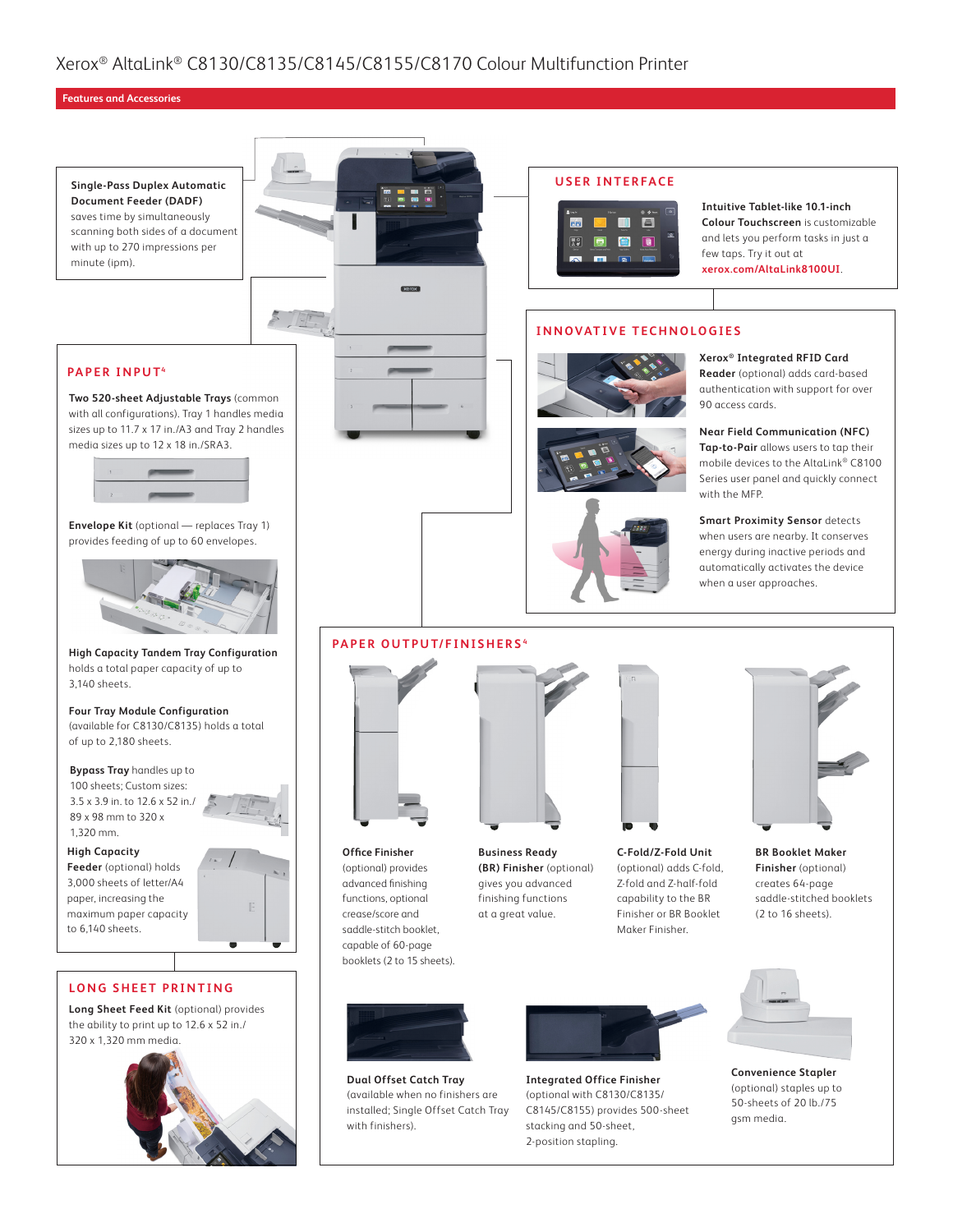| <b>Device Specification</b>    |                                                                                                                                                                                                                                                                                                                                                                                                                                                                                                                                                                                                                                                                                                                                                                                                                                                                                                                                    |                                                                                                                                                                                                                                                    |                             |                                                                                                                                                                                                                                                                                            |                                                                     |  |  |
|--------------------------------|------------------------------------------------------------------------------------------------------------------------------------------------------------------------------------------------------------------------------------------------------------------------------------------------------------------------------------------------------------------------------------------------------------------------------------------------------------------------------------------------------------------------------------------------------------------------------------------------------------------------------------------------------------------------------------------------------------------------------------------------------------------------------------------------------------------------------------------------------------------------------------------------------------------------------------|----------------------------------------------------------------------------------------------------------------------------------------------------------------------------------------------------------------------------------------------------|-----------------------------|--------------------------------------------------------------------------------------------------------------------------------------------------------------------------------------------------------------------------------------------------------------------------------------------|---------------------------------------------------------------------|--|--|
| <b>Control Panel Languages</b> |                                                                                                                                                                                                                                                                                                                                                                                                                                                                                                                                                                                                                                                                                                                                                                                                                                                                                                                                    | US English, International English, International French, Italian, German, International Spanish, Dutch, Brazilian Portuguese, Swedish, Norwegian, Danish,<br>Finnish, Turkish, Greek, Russian, Czech, Polish, Hungarian, Romanian, Catalan, Arabic |                             |                                                                                                                                                                                                                                                                                            |                                                                     |  |  |
| <b>Accessories</b>             |                                                                                                                                                                                                                                                                                                                                                                                                                                                                                                                                                                                                                                                                                                                                                                                                                                                                                                                                    |                                                                                                                                                                                                                                                    |                             |                                                                                                                                                                                                                                                                                            |                                                                     |  |  |
| Optional                       | BR (Business Ready) Finisher (requires Horizontal Transport Kit)<br>Booklet Maker for Office Finisher<br><b>Bluetooth Kit</b><br>Convenience Stapler (includes Work Surface <sup>5</sup> )<br>Envelope Tray (Replaces Tray 1)<br>High Capacity Feeder 3000 A4/Letter<br>Hole Punch (2/3, 2/4, Swedish)<br>Horizontal Transport Kit<br>Integrated Office Finisher (Available with AltaLink® C8130, C8135, C8145, C8155)<br>Long Sheet Feed Kit (banner printing)<br>McAfee® Integrity Control Enablement Kit<br>Multi-feed Detection Kit (AltaLink® C8170 only)<br>Office Finisher<br>Smart Card Enablement Kit <sup>3</sup><br>Scan To Cloud Enablement Kit<br>USB Keyboard/Shelf Kit<br>Unicode Font Kit<br>Walk-up Fax (One- or Two-line options, includes LAN Fax)<br>Wi-Fi/Wi-Fi Direct with Dual Band Wireless Kit<br>Xerox® EX-c C8100 Print Server Powered by Fiery®<br>Xerox® Integrated RFID Card Reader Kit<br>500GB HDD |                                                                                                                                                                                                                                                    |                             | BR Booklet Maker Finisher (requires Horizontal Transport Kit) C-fold/Z-fold Unit for BR Finisher or BR Booklet Maker Finisher<br>Foreign Device Interface (Also known as Auxiliary Access Device) Interface for third-party access control devices, such as coin machines and card readers |                                                                     |  |  |
| <b>Electrical Requirements</b> | AltaLink <sup>®</sup> C8130                                                                                                                                                                                                                                                                                                                                                                                                                                                                                                                                                                                                                                                                                                                                                                                                                                                                                                        | AltaLink <sup>®</sup> C8135                                                                                                                                                                                                                        | AltaLink <sup>®</sup> C8145 | AltaLink <sup>®</sup> C8155                                                                                                                                                                                                                                                                | AltaLink <sup>®</sup> C8170                                         |  |  |
| <b>North America</b>           | Voltage: 110-127 VAC +/- 10%<br>Frequency: 50/60 Hz +/- 3%, 15 A                                                                                                                                                                                                                                                                                                                                                                                                                                                                                                                                                                                                                                                                                                                                                                                                                                                                   |                                                                                                                                                                                                                                                    |                             |                                                                                                                                                                                                                                                                                            | Voltage: 110-127 VAC +/- 10%<br>Frequency: 50/60 Hz +/- 3%,<br>20 A |  |  |
| Europe                         | Voltage: 220-240 VAC +/- 10%<br>Frequency: 50/60 Hz +/- 3%, 10 A                                                                                                                                                                                                                                                                                                                                                                                                                                                                                                                                                                                                                                                                                                                                                                                                                                                                   |                                                                                                                                                                                                                                                    |                             |                                                                                                                                                                                                                                                                                            | Voltage: 220-240 VAC +/- 10%<br>Frequency: 50/60 Hz +/- 3%,<br>10 A |  |  |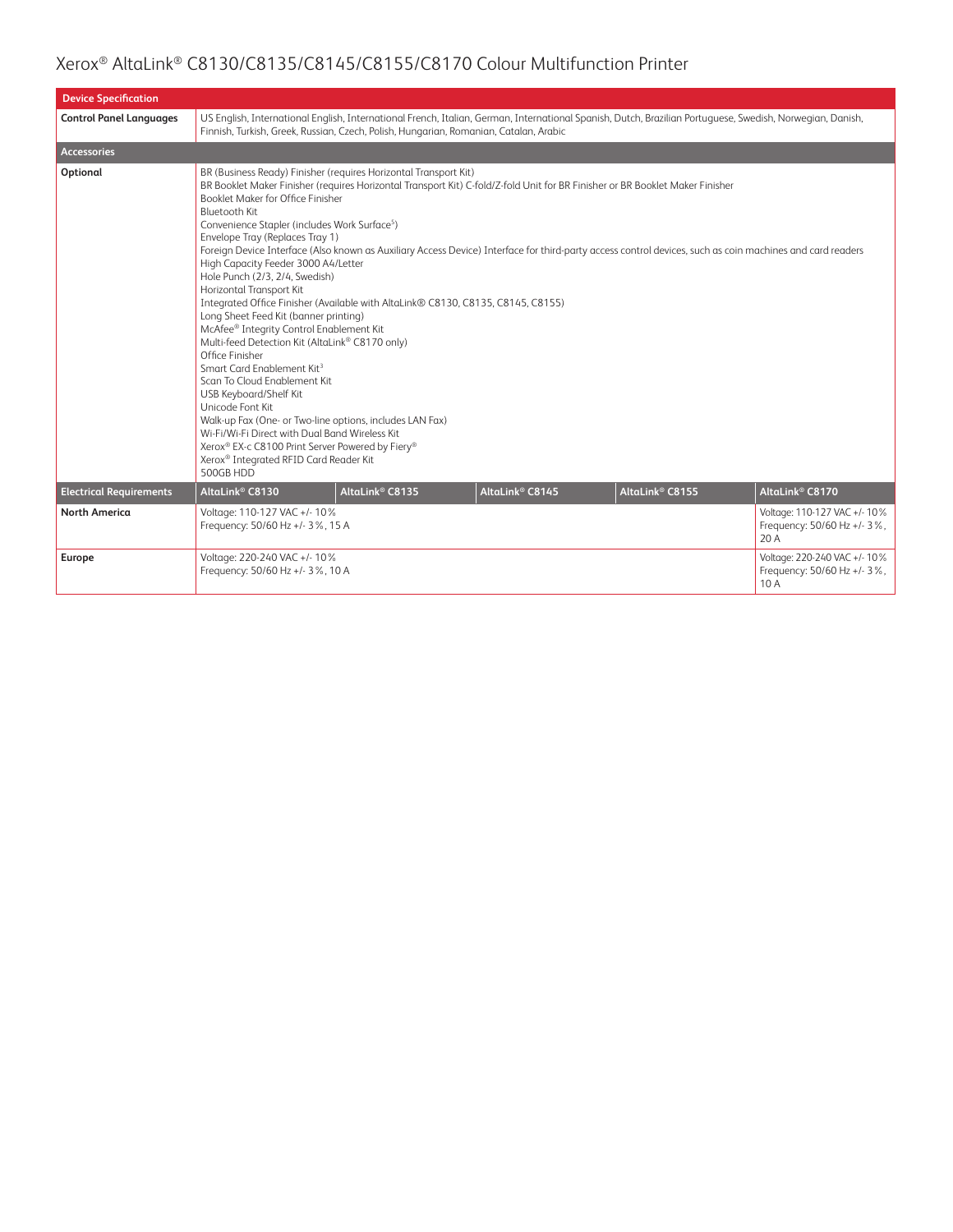| <b>Device Specification (continued)</b>                                                                                      |                                                                                                               |                                                                                     |                                                                                     |                                                                                     |                                                                                                             |  |
|------------------------------------------------------------------------------------------------------------------------------|---------------------------------------------------------------------------------------------------------------|-------------------------------------------------------------------------------------|-------------------------------------------------------------------------------------|-------------------------------------------------------------------------------------|-------------------------------------------------------------------------------------------------------------|--|
| <b>Power Consumption</b>                                                                                                     | AltaLink® C8130                                                                                               | AltaLink® C8135                                                                     | AltaLink <sup>®</sup> C8145                                                         | AltaLink <sup>®</sup> C8155                                                         | AltaLink® C8170                                                                                             |  |
| <b>Running (Average)</b>                                                                                                     | 115V: 576 watts<br>230V: 586 watts                                                                            | 115V: 600.3 watts<br>230V: 595.8 watts                                              | 115V: 717 watts<br>230V: 674 watts                                                  | 115V: 806 watts<br>230V: 760 watts                                                  | 115V: 929 watts<br>230V: 908 watts                                                                          |  |
| <b>Standby Mode</b>                                                                                                          | 115V: 67 watts<br>230V: 71 watts                                                                              | 115V: 64 watts<br>230V: 70 watts                                                    | 115V: 71 watts<br>230V: 71 watts                                                    | 115V: 72 watts<br>230V: 70.3 watts                                                  | 115V: 91.1 watts<br>230V: 79 watts                                                                          |  |
| Auto-Off/Sleep Mode                                                                                                          | 115V: 0.69 watts<br>230V: 0.71 watts<br>(Default time to sleep mode<br>= 0 minutes)                           | 115V: 0.69 watts<br>230V: 0.72 watts<br>(Default time to sleep mode<br>= 0 minutes) | 115V: 0.67 watts<br>230V: 0.71 watts<br>(Default time to sleep mode<br>= 0 minutes) | 115V: 0.67 watts<br>230V: 0.71 watts<br>(Default time to sleep mode<br>= 0 minutes) | 115V: 0.68 watts<br>230V: 0.75 watts<br>(Default time to sleep mode<br>= 0 minutes)                         |  |
| Warm-up (from Off)                                                                                                           | As fast as 8.5 seconds                                                                                        |                                                                                     |                                                                                     |                                                                                     |                                                                                                             |  |
| <b>Recovery from Sleep</b>                                                                                                   | As fast as 4.5 seconds                                                                                        |                                                                                     |                                                                                     |                                                                                     |                                                                                                             |  |
| <b>Operating Environment</b>                                                                                                 |                                                                                                               |                                                                                     |                                                                                     |                                                                                     |                                                                                                             |  |
| <b>Required Temperature Range</b>                                                                                            | 50 to 82° F/10 to 28° C                                                                                       |                                                                                     |                                                                                     |                                                                                     |                                                                                                             |  |
| <b>Required Relative Humidity</b>                                                                                            | 15% to 85%                                                                                                    |                                                                                     |                                                                                     |                                                                                     |                                                                                                             |  |
| <b>Sound Power Levels</b>                                                                                                    | Operating: 63.7/64.2 dB(A)<br>Standby: 4.0/4.0 dB(A)                                                          |                                                                                     | Operating: 65.2/67.3 dB(A)<br>Standby: 4.3/4.3 dB(A)                                |                                                                                     | Operating: 70.4 dB(A)<br>Standby: 4.3 dB(A)                                                                 |  |
| <b>Dimensions and Weight</b>                                                                                                 |                                                                                                               |                                                                                     |                                                                                     |                                                                                     |                                                                                                             |  |
| <b>Base Configuration</b>                                                                                                    | Width: 24.4 in./620 mm<br>Depth: 28.5 in./723 mm<br>Height: 44.5 in./1,130 mm<br>Weight: 316 lb./143.1 kg     |                                                                                     |                                                                                     |                                                                                     | Width: 24.4 in./620 mm<br>Depth: 31.2 in./793 mm<br>Height: 46 in./1,169 mm<br>Weight: 352.1 lb./159.7 kg   |  |
| <b>With Integrated Office</b><br>Finisher (C8130, C8135,<br>C8145, C8155)                                                    | Width: 32.2 in./819 mm<br>Depth: 28.5 in./723 mm<br>Height: 44.55 in./1,130 mm<br>Weight: 340 lb./154.2 kg    |                                                                                     |                                                                                     |                                                                                     | N/A                                                                                                         |  |
| <b>With Office Finisher</b><br>(with Booklet Maker)                                                                          | Width: 47.5 in./1,207 mm<br>Depth: 28.5 in./723 mm<br>Height: 44.5 in./1,130 mm<br>Weight: 402.3 lb./182.5 kg |                                                                                     |                                                                                     |                                                                                     | Width: 47.5 in./1207 mm<br>Depth: 31.2 in./793 mm<br>Height: 46 in./1,169 mm<br>Weight: 439 lb./199 kg      |  |
| <b>Base Configuration with</b><br><b>Business Ready (BR) Finisher</b>                                                        | Width: 55 in./1,395 mm<br>Depth: 28.5 in./723 mm<br>Height: 44.5 in./1,130 mm<br>Weight: 412.3 lb/187 kg      |                                                                                     |                                                                                     |                                                                                     | Width: 55 in./1,395 mm<br>Depth: 31.2 in./723 mm<br>Height: 46 in./1,169 mm<br>Weight: 448.4 lb./203.4 kg   |  |
| <b>Base Configuration with</b><br><b>BR Booklet Maker Finisher</b>                                                           | Width: 59 in./1,496.3 mm<br>Depth: 28.5 in./723 mm<br>Height: 44.5 in./1,130 mm<br>Weight: 449.7 lb./204 kg   |                                                                                     |                                                                                     |                                                                                     | Width: 59 in./1,496.3 mm<br>Depth: 31.2 in./723 mm<br>Height: 46 in./1,169 mm<br>Weight: 486.3 lb./220.6 kg |  |
| <b>Base Configuration with</b><br><b>BR Booklet Maker Finisher</b><br>and C-fold/Z-fold Unit                                 | Width: 64.3 in./1,632 mm<br>Depth: 28.5 in./723 mm<br>Height: 44.5 in./1,130 mm<br>Weight: 560.6 lb./254.3 kg |                                                                                     |                                                                                     |                                                                                     | Width: 64.3 in./1,632 mm<br>Depth: 31.2 in./723 mm<br>Height: 46 in./1,169 mm<br>Weight: 597.2 lb./270.9 kg |  |
| <b>Base Configuration with</b><br><b>BR Booklet Maker Finisher.</b><br>C-fold/Z-fold Unit and High<br><b>Capacity Feeder</b> | Width: 93 in./2,361 mm<br>Depth: 28.5 in./723 mm<br>Height: 44.5 in./1,130 mm<br>Weight: 628.8 lb./285.2 kg   |                                                                                     |                                                                                     |                                                                                     | Width: 93 in./2,361 mm<br>Depth: 31.2 in./723 mm<br>Height: 46 in./1,169 mm<br>Weight: 665.8 lb./302 kg     |  |
| <b>System Certifications/Regulatory Compliance</b>                                                                           |                                                                                                               |                                                                                     |                                                                                     |                                                                                     |                                                                                                             |  |
| <b>Certifications</b>                                                                                                        |                                                                                                               | To view the latest list of certifications, go to xerox.com/OfficeCertifications     |                                                                                     |                                                                                     |                                                                                                             |  |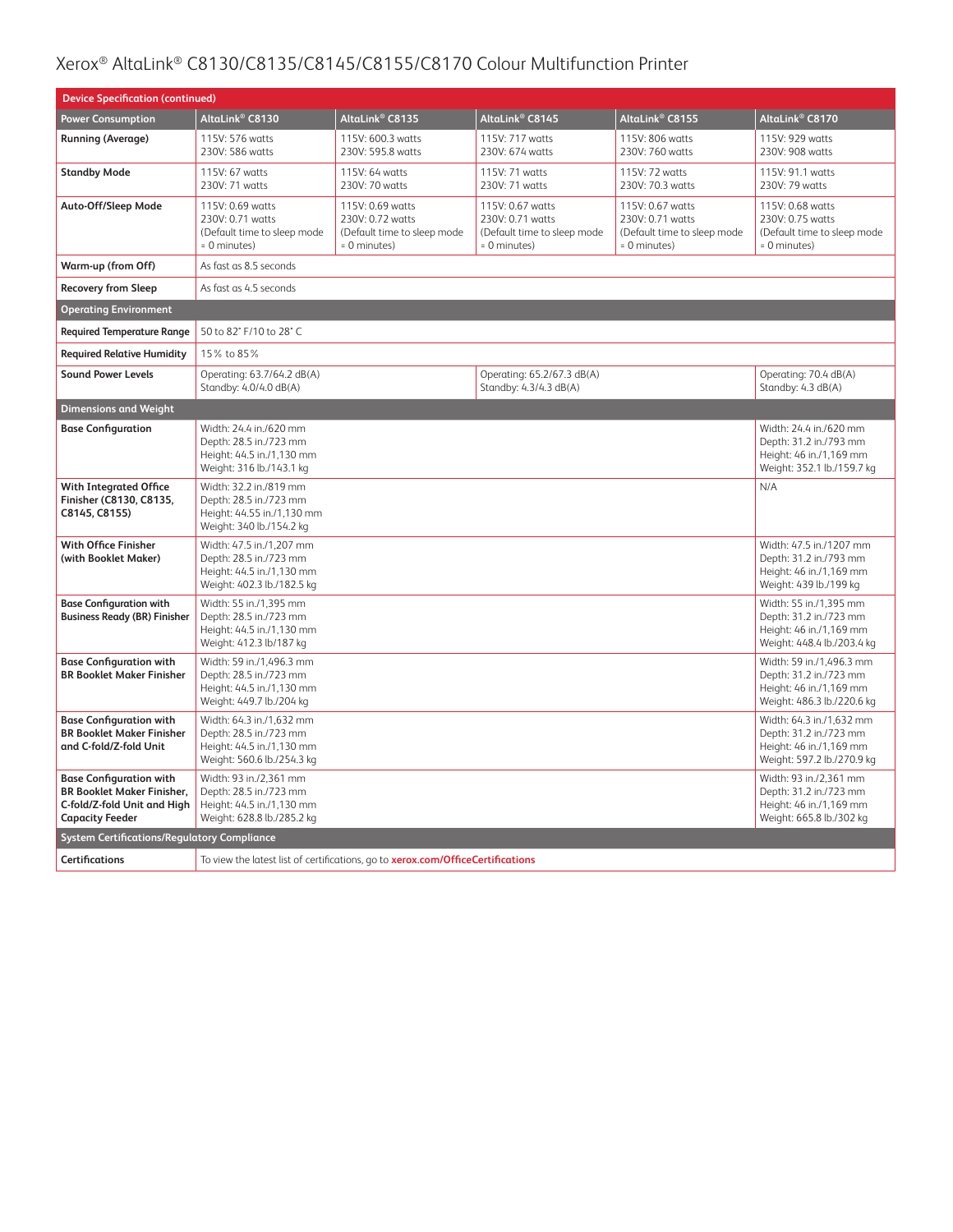| <b>Paper Handling</b>                               | AltaLink <sup>®</sup> C8130                                                                                                                                                                                                                                                                                                                                                                                                                                                                                                                                                                                                                                                             | AltaLink <sup>®</sup> C8135                                                                                                                                              | AltaLink® C8145 | AltaLink <sup>®</sup> C8155                                                                                                     | AltaLink <sup>®</sup> C8170                                                                       |  |  |  |
|-----------------------------------------------------|-----------------------------------------------------------------------------------------------------------------------------------------------------------------------------------------------------------------------------------------------------------------------------------------------------------------------------------------------------------------------------------------------------------------------------------------------------------------------------------------------------------------------------------------------------------------------------------------------------------------------------------------------------------------------------------------|--------------------------------------------------------------------------------------------------------------------------------------------------------------------------|-----------------|---------------------------------------------------------------------------------------------------------------------------------|---------------------------------------------------------------------------------------------------|--|--|--|
| Single-Pass Duplex Automatic Document Feeder (DADF) |                                                                                                                                                                                                                                                                                                                                                                                                                                                                                                                                                                                                                                                                                         |                                                                                                                                                                          |                 |                                                                                                                                 |                                                                                                   |  |  |  |
| Capacity <sup>4</sup>                               | 130 sheets                                                                                                                                                                                                                                                                                                                                                                                                                                                                                                                                                                                                                                                                              |                                                                                                                                                                          |                 |                                                                                                                                 | 250 sheets                                                                                        |  |  |  |
| Speed (Up to)                                       | 82 ppm black-and-white and colour (simplex)<br>141 ipm black-and-white and colour (duplex)                                                                                                                                                                                                                                                                                                                                                                                                                                                                                                                                                                                              |                                                                                                                                                                          |                 |                                                                                                                                 | 135 ppm black-and-white<br>and colour (simplex)<br>270 ipm black-and-white<br>and colour (duplex) |  |  |  |
| <b>Paper Sizes Sensed</b>                           | 3.4 x 4.9 in. to 11.7 x 17 in./85 x 125 mm to 297 x 432 mm                                                                                                                                                                                                                                                                                                                                                                                                                                                                                                                                                                                                                              |                                                                                                                                                                          |                 |                                                                                                                                 |                                                                                                   |  |  |  |
| Weights                                             | 16 to 32 lb. bond/60 to 128 gsm                                                                                                                                                                                                                                                                                                                                                                                                                                                                                                                                                                                                                                                         |                                                                                                                                                                          |                 |                                                                                                                                 |                                                                                                   |  |  |  |
| <b>Bypass Tray (Standard)</b>                       |                                                                                                                                                                                                                                                                                                                                                                                                                                                                                                                                                                                                                                                                                         |                                                                                                                                                                          |                 |                                                                                                                                 |                                                                                                   |  |  |  |
| Capacity <sup>4</sup>                               | 100 sheets                                                                                                                                                                                                                                                                                                                                                                                                                                                                                                                                                                                                                                                                              |                                                                                                                                                                          |                 |                                                                                                                                 |                                                                                                   |  |  |  |
| <b>Sizes</b>                                        |                                                                                                                                                                                                                                                                                                                                                                                                                                                                                                                                                                                                                                                                                         |                                                                                                                                                                          |                 | Custom Sizes: 3.5 x 3.9 in. to 12.6 x 52 in./89 x 98 mm to 320 x 1320 mm (SEF); Optional: Long Sheet Feed Kit (Banner Printing) |                                                                                                   |  |  |  |
| Weights                                             |                                                                                                                                                                                                                                                                                                                                                                                                                                                                                                                                                                                                                                                                                         |                                                                                                                                                                          |                 | 16 lb. bond to 110 lb. cover/52 to 300 gsm, Long sheets/banners (>19 in./483 mm): 28lb Bond - 120lb Index/106 - 220 gsm         |                                                                                                   |  |  |  |
| <b>Media Types</b>                                  | Bond<br>Card Stock<br>Card Stock Reloaded<br>Custom<br>Envelopes<br><b>Glossy Card Stock</b><br><b>Glossy Card Stock Reloaded</b><br>Heavyweight Card Stock<br>Heavyweight Card Stock Reloaded<br>Heavyweight Glossy Card Stock<br>Heavyweight Glossy Card Stock Reloaded<br>Hole Punched<br>Labels<br>Letterhead<br>Lightweight<br>Lightweight Card Stock<br>Lightweight Card Stock Reloaded<br>Lightweight Glossy Card Stock<br>Lightweight Glossy Card Stock Reloaded<br>Plain<br>Plain-Reloaded<br>Preprinted<br>Recycled<br>Transparencies<br><b>Long Sheets/Banners:</b><br>Card Stock<br><b>Card Stock Reloaded</b><br>Lightweight Card Stock<br>Lightweight Card Stock Reloaded |                                                                                                                                                                          |                 |                                                                                                                                 |                                                                                                   |  |  |  |
| Trays 1 and 2 (Standard)                            |                                                                                                                                                                                                                                                                                                                                                                                                                                                                                                                                                                                                                                                                                         |                                                                                                                                                                          |                 |                                                                                                                                 |                                                                                                   |  |  |  |
| Capacity <sup>4</sup>                               | 520 sheets each                                                                                                                                                                                                                                                                                                                                                                                                                                                                                                                                                                                                                                                                         |                                                                                                                                                                          |                 |                                                                                                                                 |                                                                                                   |  |  |  |
| <b>Sizes</b>                                        |                                                                                                                                                                                                                                                                                                                                                                                                                                                                                                                                                                                                                                                                                         | Tray 1: Custom Sizes: 5.5 x 7.2 in. to 11.7 x 17 in./140 x 182 mm to 297 x 432 mm (SEF)<br>Tray 2: Custom Sizes: 5.5 x 7.2 in. to 12 x 18 in./140 x 182 mm to SRA3 (SEF) |                 |                                                                                                                                 |                                                                                                   |  |  |  |
| Weights                                             | 16 lb. bond to 110 lb. cover/52 to 300 gsm                                                                                                                                                                                                                                                                                                                                                                                                                                                                                                                                                                                                                                              |                                                                                                                                                                          |                 |                                                                                                                                 |                                                                                                   |  |  |  |
| <b>Media Types</b>                                  | Bond<br>Card Stock<br>Card Stock Reloaded<br>Custom<br>Envelopes<br><b>Glossy Card Stock</b><br><b>Glossy Card Stock Reloaded</b><br>Heavyweight Card Stock<br>Heavyweight Card Stock Reloaded<br>Heavyweight Glossy Card Stock<br>Heavyweight Glossy Card Stock Reloaded<br>Hole Punched<br>Labels<br>Letterhead<br>Lightweight<br>Lightweight Card Stock<br>Lightweight Card Stock Reloaded<br>Lightweight Glossy Card Stock<br>Lightweight Glossy Card Stock Reloaded<br>Plain<br>Plain-Reloaded<br>Preprinted<br>Recycled<br>Transparencies                                                                                                                                         |                                                                                                                                                                          |                 |                                                                                                                                 |                                                                                                   |  |  |  |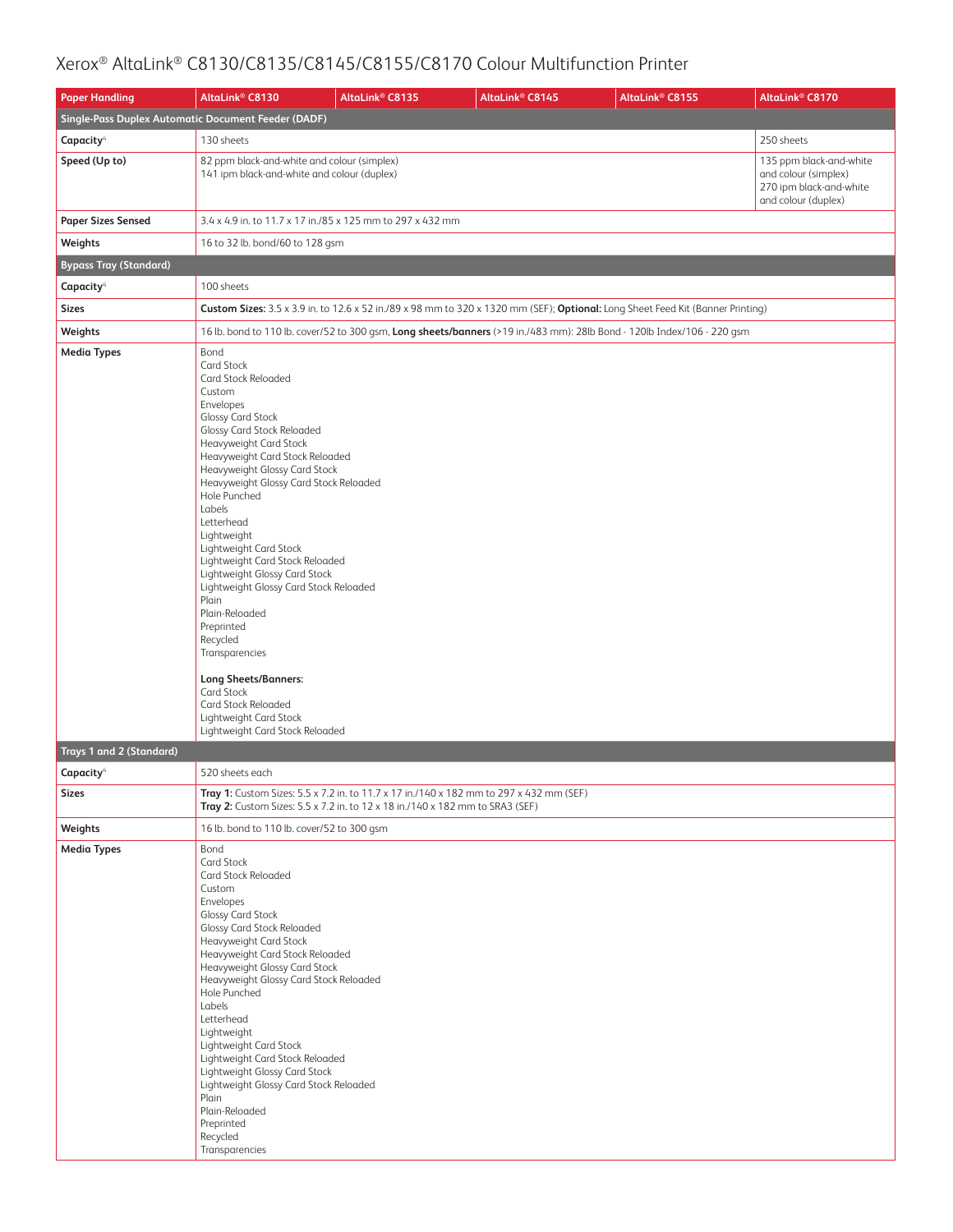| <b>Paper Handling (continued)</b>                     | AltaLink <sup>®</sup> C8130                                                                                                                                                                                                                                                                                                                                                                                                                                                                                                              | AltaLink <sup>®</sup> C8135                                               | AltaLink <sup>®</sup> C8145 | AltaLink® C8155 | AltaLink <sup>®</sup> C8170 |
|-------------------------------------------------------|------------------------------------------------------------------------------------------------------------------------------------------------------------------------------------------------------------------------------------------------------------------------------------------------------------------------------------------------------------------------------------------------------------------------------------------------------------------------------------------------------------------------------------------|---------------------------------------------------------------------------|-----------------------------|-----------------|-----------------------------|
|                                                       | Four Tray Module (Trays 3 and 4) (Available on C8130/C8135)                                                                                                                                                                                                                                                                                                                                                                                                                                                                              |                                                                           |                             |                 |                             |
| Capacity <sup>4</sup>                                 | Tray 3: 520 sheets<br>Tray 4: 520 sheets                                                                                                                                                                                                                                                                                                                                                                                                                                                                                                 |                                                                           |                             |                 |                             |
| <b>Sizes</b>                                          |                                                                                                                                                                                                                                                                                                                                                                                                                                                                                                                                          | Trays 3 and 4: 5.5 x 7.2 in. to 12 x 18 in./140 x 182 mm to SRA3 mm (SEF) |                             |                 |                             |
| Weights                                               | 16 lb. bond to 110 lb. cover/52 to 300 gsm                                                                                                                                                                                                                                                                                                                                                                                                                                                                                               |                                                                           |                             |                 |                             |
| <b>Media Types</b>                                    | Bond<br>Card Stock<br>Card Stock Reloaded<br>Custom<br>Envelopes<br><b>Glossy Card Stock</b><br>Glossy Card Stock Reloaded<br>Heavyweight Card Stock<br>Heavyweight Card Stock Reloaded<br>Heavyweight Glossy Card Stock<br>Heavyweight Glossy Card Stock Reloaded<br>Hole Punched<br>Labels<br>Letterhead<br>Lightweight<br>Lightweight Card Stock<br>Lightweight Card Stock Reloaded<br>Lightweight Glossy Card Stock<br>Lightweight Glossy Card Stock Reloaded<br>Plain<br>Plain-Reloaded<br>Preprinted<br>Recycled<br>Transparencies |                                                                           |                             |                 |                             |
| High Capacity Tandem Tray (Available with all models) |                                                                                                                                                                                                                                                                                                                                                                                                                                                                                                                                          |                                                                           |                             |                 |                             |
| Capacity <sup>4</sup>                                 | Tray 3: 867 sheets<br>Tray 4: 1,133 sheets                                                                                                                                                                                                                                                                                                                                                                                                                                                                                               |                                                                           |                             |                 |                             |
| <b>Sizes</b>                                          | 8.5 x 11 in./A4, JIS B5, Executive (7.25 x 10.5 in) LEF                                                                                                                                                                                                                                                                                                                                                                                                                                                                                  |                                                                           |                             |                 |                             |
| Weights                                               | 16 lb. bond to 110 lb. cover/52 to 300 gsm                                                                                                                                                                                                                                                                                                                                                                                                                                                                                               |                                                                           |                             |                 |                             |
| <b>Media Types</b>                                    | Bond<br>Card Stock<br>Custom<br>Glossy Card Stock<br>Hole Punched<br>Labels<br>Letterhead<br>Lightweight Card Stock<br>Lightweight Glossy Card Stock<br>Plain<br>Preprinted                                                                                                                                                                                                                                                                                                                                                              |                                                                           |                             |                 |                             |
| <b>Envelope Tray (Optional - Replaces Tray 1)</b>     |                                                                                                                                                                                                                                                                                                                                                                                                                                                                                                                                          |                                                                           |                             |                 |                             |
| Capacity <sup>4</sup>                                 | Up to 60 envelopes                                                                                                                                                                                                                                                                                                                                                                                                                                                                                                                       |                                                                           |                             |                 |                             |
| <b>Sizes</b>                                          | #10 Commercial (9.25 x 4.125 in.)/Monarch, DL, C5                                                                                                                                                                                                                                                                                                                                                                                                                                                                                        | Custom Sizes: 3.9 x 5.8 in. to 6.4 x 9.5 in./98 x 148 mm to 162 x 241 mm  |                             |                 |                             |
| Weights                                               | 20 lb. to 24 lb. bond/75 to 90 gsm                                                                                                                                                                                                                                                                                                                                                                                                                                                                                                       |                                                                           |                             |                 |                             |
| High Capacity Feeder (HCF) (Optional with all models) |                                                                                                                                                                                                                                                                                                                                                                                                                                                                                                                                          |                                                                           |                             |                 |                             |
| Capacity <sup>4</sup>                                 | 3,000 sheets                                                                                                                                                                                                                                                                                                                                                                                                                                                                                                                             |                                                                           |                             |                 |                             |
| <b>Sizes</b>                                          | Standard Sizes: 8.5 x 11 in, or 7.25 x 10.5 in./A4 or B5 LEF                                                                                                                                                                                                                                                                                                                                                                                                                                                                             |                                                                           |                             |                 |                             |
| Weights                                               | 16 lb. bond to 110 lb. cover/52 to 300 gsm                                                                                                                                                                                                                                                                                                                                                                                                                                                                                               |                                                                           |                             |                 |                             |
| <b>Total Capacity</b>                                 |                                                                                                                                                                                                                                                                                                                                                                                                                                                                                                                                          |                                                                           |                             |                 |                             |
| <b>Device Total Capacity</b> <sup>4</sup>             | Four Tray Module: 2,180 sheets<br>Four Tray Module with High Capacity Feeder: 5,180 sheets<br>High Capacity Tandem Tray Module: 3,140 sheets                                                                                                                                                                                                                                                                                                                                                                                             | High Capacity Tandem Tray Module with High Capacity Feeder: 6,140 sheets  |                             |                 |                             |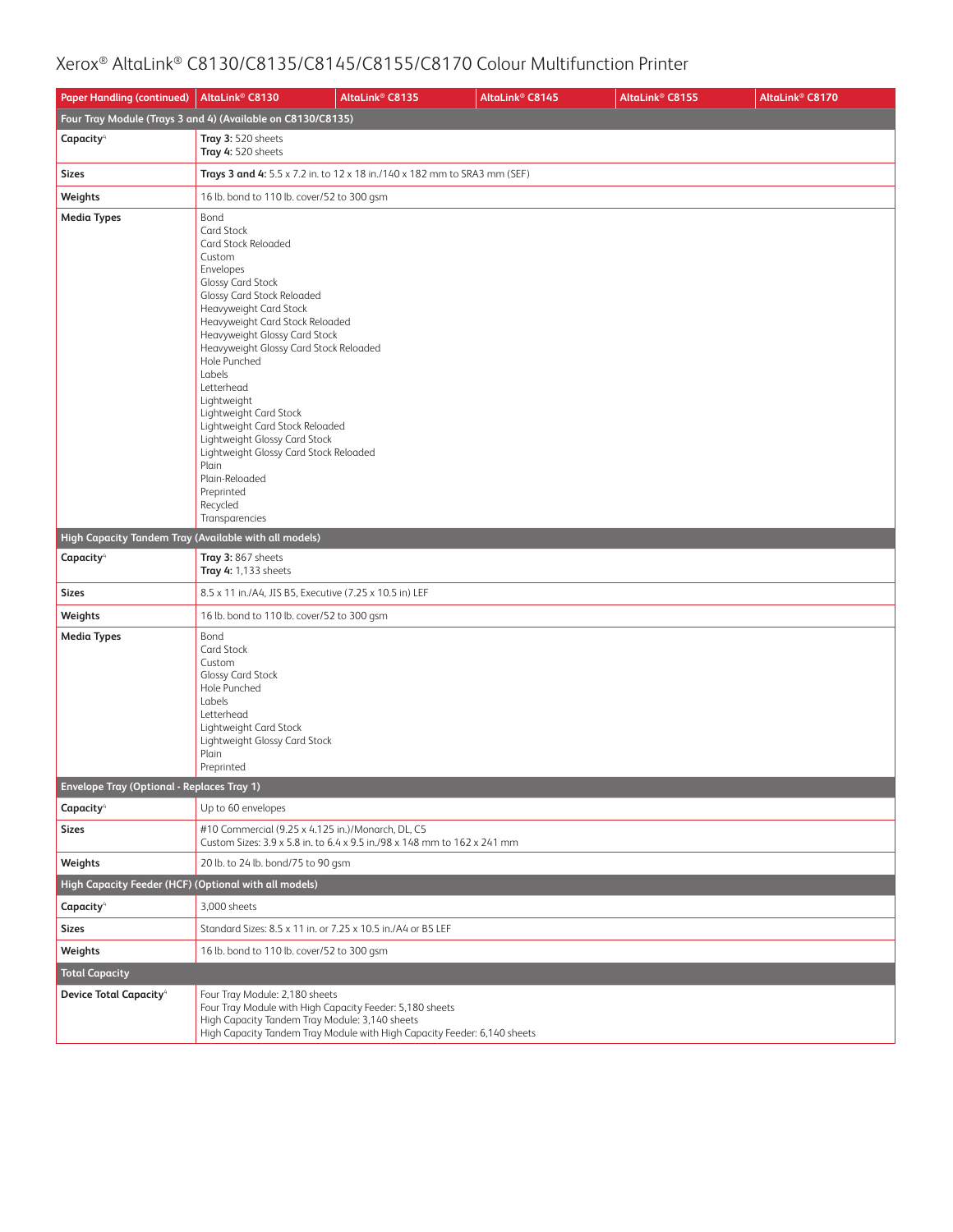| <b>Finishing</b>                           | AltaLink® C8130                                                                                                                                        | AltaLink <sup>®</sup> C8135                                                                                                                                                         | AltaLink <sup>®</sup> C8145 | AltaLink® C8155                                                                                                                                          | AltaLink <sup>®</sup> C8170 |
|--------------------------------------------|--------------------------------------------------------------------------------------------------------------------------------------------------------|-------------------------------------------------------------------------------------------------------------------------------------------------------------------------------------|-----------------------------|----------------------------------------------------------------------------------------------------------------------------------------------------------|-----------------------------|
|                                            |                                                                                                                                                        |                                                                                                                                                                                     |                             | Output Trays (Standard) (Dual Offset Catch Trays not available with Integrated Office Finisher and limited to one with Office Finisher and BR Finishers) |                             |
| <b>Stacking Tray Capacity</b> <sup>4</sup> | Dual Offset Catch Tray: Up to 250 sheets each<br>Left Side Face-up Tray: Up to 100 sheets                                                              |                                                                                                                                                                                     |                             |                                                                                                                                                          |                             |
|                                            | Integrated Office Finisher (Optional with AltaLink® C8130/C8135/C8145/C8155)                                                                           |                                                                                                                                                                                     |                             |                                                                                                                                                          |                             |
| Stacking Tray Capacity <sup>4</sup>        |                                                                                                                                                        | 500 sheets of 20 lb. bond/80 gsm – 8.5 x 11 in./A4 or 250 sheets of 20 lb. bond/80 gsm – 11 x 17 in./A3                                                                             |                             |                                                                                                                                                          |                             |
| Sizes                                      | 3.5 x 3.9 in. to 11.7 x 17 in./89 x 98 mm to 297 x 432 mm                                                                                              |                                                                                                                                                                                     |                             |                                                                                                                                                          |                             |
| Weights                                    | 16 lb. bond to 110 lb. cover/52 to 300 gsm                                                                                                             |                                                                                                                                                                                     |                             |                                                                                                                                                          |                             |
| Stapling                                   | Single/Dual Position<br>Auto-Stapling:                                                                                                                 | 50 sheets maximum: Letter/A4/B5 size sheets (less than 90 gsm or (2) 220 gsm covers)<br>30 sheets maximum: Legal/Tabloid/A3/B4 size sheets (less than 90 qsm or (2) 220 qsm covers) |                             |                                                                                                                                                          |                             |
| <b>Office Finisher (Optional)</b>          |                                                                                                                                                        |                                                                                                                                                                                     |                             |                                                                                                                                                          |                             |
| <b>Stacking Tray Capacity</b> <sup>4</sup> |                                                                                                                                                        | 2,000 sheets unstapled or 1,000 sheets single stapled or 750 sheets dual stapled (8.5 x 11 in./A4)                                                                                  |                             |                                                                                                                                                          |                             |
| <b>Stacking Tray Sizes</b>                 | 8.3 x 7.2 in. to 11.7 x 17 in./210 x 182 mm to 297 x 432 mm                                                                                            |                                                                                                                                                                                     |                             |                                                                                                                                                          |                             |
| Weights                                    | 16 lb. bond to 110 lb. cover/52 to 300 gsm                                                                                                             |                                                                                                                                                                                     |                             |                                                                                                                                                          |                             |
| <b>Multiposition Stapling</b>              |                                                                                                                                                        | 50 sheets maximum: Letter/A4/B5 size sheets (less than 90 qsm or (2) 220 qsm covers)<br>30 sheets maximum: Legal/Tabloid/A3/B4 size sheets (less than 90 qsm or (2) 220 qsm covers) |                             |                                                                                                                                                          |                             |
| <b>Hole Punch (Optional)</b>               | North America: 2/3-hole punch<br>Europe: 2/4-hole punch<br>Optional: 4-hole "Swedish" punch                                                            |                                                                                                                                                                                     |                             |                                                                                                                                                          |                             |
|                                            | Booklet Maker for Office Finisher (Score/Crease, Saddle-stitch Staple) (Optional)                                                                      |                                                                                                                                                                                     |                             |                                                                                                                                                          |                             |
| <b>Top Tray Capacity</b> <sup>4</sup>      | 40 booklets (2-15 sheets per booklet - 20 lb./80 gsm or less)                                                                                          |                                                                                                                                                                                     |                             |                                                                                                                                                          |                             |
| Sizes                                      | Letter $-8.5 \times 11$ in./A4 SEF<br>Legal $-8.5 \times 14$ in./B4 SEF<br>Tabloid - 11 x 17 in./A3 SEF                                                |                                                                                                                                                                                     |                             |                                                                                                                                                          |                             |
| Saddle-Stitch Stapling                     | 2-15 sheets/8-60 page booklet<br>16 lb. bond to 67 lb. bond/60 to 256 gsm                                                                              |                                                                                                                                                                                     |                             |                                                                                                                                                          |                             |
| <b>Score/Crease</b>                        | 1-15 sheets/unstapled<br>18 lb. bond to 28 lb. bond/60 to 105 gsm                                                                                      |                                                                                                                                                                                     |                             |                                                                                                                                                          |                             |
|                                            | Business Ready (BR) Finisher (Optional) (Requires Horizontal Transport Kit)                                                                            |                                                                                                                                                                                     |                             |                                                                                                                                                          |                             |
| Capacity <sup>4</sup>                      | Offsetting Top Tray: 500 sheets<br>Stacking Stapling Tray: 3,000 sheets unstapled or                                                                   | 100 sets (dual or 4-position stapling) 11 x 17 in., 8.5 x 14 in./A3 or 200 sets (single-position staple) 8.5 x 11 in./A4                                                            |                             |                                                                                                                                                          |                             |
| Sizes                                      | 7.25 x 10.5 in. to 11 x 17 in./B5 to A3 for stapling                                                                                                   | 3.9 x 5.8 in to 12.6 x 19.2 in/100 x 148 mm x 320 x 488 mm for top tray<br>7.25 x 10.5 in. to 12.6 x 19 in./182 x 203 mm to 320 x 488 mm for stacking                               |                             |                                                                                                                                                          |                             |
| Weights                                    | 16 lb. bond to 110 lb. cover/52 to 300 gsm                                                                                                             |                                                                                                                                                                                     |                             |                                                                                                                                                          |                             |
| <b>Stapling</b>                            | Single and multiposition stapling<br>Auto stapling (50 sheets maximum) - 24 lb./90 gsm<br>Letter, Legal, Tabloid, A3, A4, B4, and B5 sizes supported   |                                                                                                                                                                                     |                             |                                                                                                                                                          |                             |
| <b>Hole Punch</b>                          | North America: 2/3-hole punch<br>Europe: 2/4-hole punch<br><b>Optional:</b> 4-hole "Swedish" punch                                                     |                                                                                                                                                                                     |                             |                                                                                                                                                          |                             |
|                                            | BR Booklet Maker Finisher (Optional) (Requires Horizontal Transport Kit)                                                                               |                                                                                                                                                                                     |                             |                                                                                                                                                          |                             |
| Capacity <sup>4</sup>                      | Offsetting Top Tray: 500 sheets of 8.5 x 11 in./A4 unstapled<br>Stacking Stapling Tray:<br>1,500 sheets of 8.5 x 11 in./11 x 17 in./A4/A3 unstapled or | 200 stapled sets of 8.5 x 11 in./A4 (single-position stapling or<br>dual or 4-position stapling) or 100 stapled sets of 11 x 17 in./A3                                              |                             |                                                                                                                                                          |                             |
| Sizes                                      | 7.25 x 10.5 in. to 11 x 17 in./B5 to A3 for stapling                                                                                                   | 3.9 x 5.8 in to 12.6 x 19.2 in/100 x 148 mm x 320 x 488 mm for top tray<br>7.25 x 10.5 in. to 12.6 x 19 in./182 x 203 mm to 320 x 488 mm for stacking                               |                             |                                                                                                                                                          |                             |
| Weights                                    | 16 lb. bond to 110 lb. cover/52 to 300 gsm                                                                                                             |                                                                                                                                                                                     |                             |                                                                                                                                                          |                             |
| <b>Stapling</b>                            | Single and multiposition stapling<br>Auto stapling (50 sheets maximum) - 24 lb./90 qsm<br>Letter, Legal, Tabloid, A3, A4, B4, and B5 sizes supported   |                                                                                                                                                                                     |                             |                                                                                                                                                          |                             |
| <b>Hole Punch</b>                          | North America: 2/3-hole punch<br>Europe: 2/4-hole punch<br><b>Optional:</b> 4-hole "Swedish" punch                                                     |                                                                                                                                                                                     |                             |                                                                                                                                                          |                             |
| <b>Booklet Maker</b>                       | Bi-fold up to 5 sheets<br>Letter, Legal, Tabloid, A3, A4 supported                                                                                     | Saddle-stitch 2 to 16 sheets (7 sheets at 106 to 176 gsm coated or 5 sheets at 177 to 220 gsm coated)                                                                               |                             |                                                                                                                                                          |                             |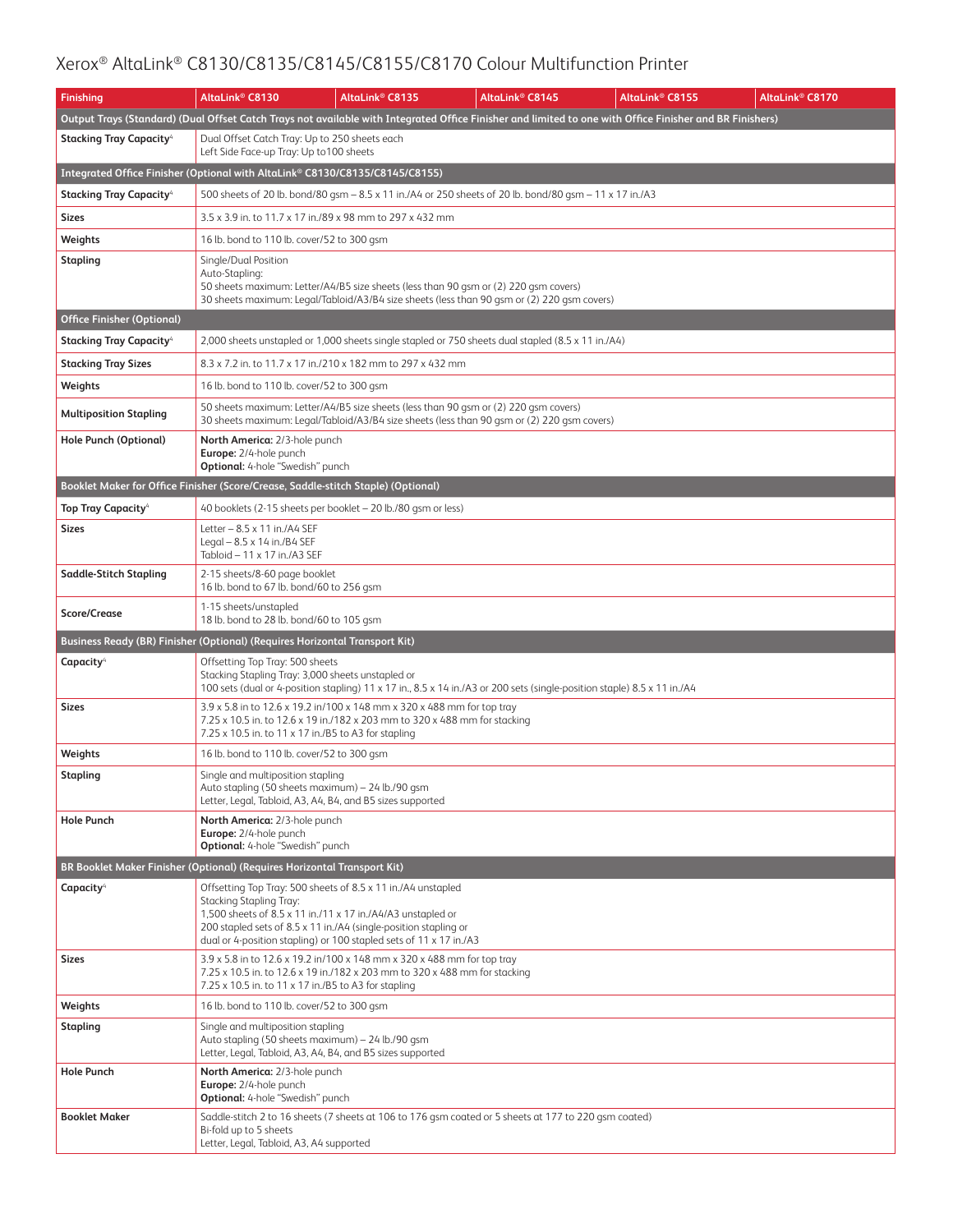| <b>Finishing (continued)</b>                                             | AltaLink <sup>®</sup> C8130                                                                                                                                                                                                                                                                                                                                                                                                                                                                                                                                                                                                                                                                                                                                                                                                                                                                                                                                                                                                                                                                           | AltaLink <sup>®</sup> C8135 | AltaLink <sup>®</sup> C8145                       | AltaLink® C8155                                   | AltaLink <sup>®</sup> C8170                       |  |
|--------------------------------------------------------------------------|-------------------------------------------------------------------------------------------------------------------------------------------------------------------------------------------------------------------------------------------------------------------------------------------------------------------------------------------------------------------------------------------------------------------------------------------------------------------------------------------------------------------------------------------------------------------------------------------------------------------------------------------------------------------------------------------------------------------------------------------------------------------------------------------------------------------------------------------------------------------------------------------------------------------------------------------------------------------------------------------------------------------------------------------------------------------------------------------------------|-----------------------------|---------------------------------------------------|---------------------------------------------------|---------------------------------------------------|--|
|                                                                          | C-fold/Z-fold Unit (Optional with BR Finisher and BR Booklet Maker Finisher)                                                                                                                                                                                                                                                                                                                                                                                                                                                                                                                                                                                                                                                                                                                                                                                                                                                                                                                                                                                                                          |                             |                                                   |                                                   |                                                   |  |
| <b>Types</b>                                                             | C-fold, Z-fold, and Z-half-fold                                                                                                                                                                                                                                                                                                                                                                                                                                                                                                                                                                                                                                                                                                                                                                                                                                                                                                                                                                                                                                                                       |                             |                                                   |                                                   |                                                   |  |
| Capacity <sup>4</sup>                                                    | 40 sheets                                                                                                                                                                                                                                                                                                                                                                                                                                                                                                                                                                                                                                                                                                                                                                                                                                                                                                                                                                                                                                                                                             |                             |                                                   |                                                   |                                                   |  |
| <b>Sizes</b>                                                             | C-fold and Z-fold: Letter - 8.5 x 11 in./A4 SEF only<br>Z-half-fold: Tabloid - 11 x 17 in./A3 only                                                                                                                                                                                                                                                                                                                                                                                                                                                                                                                                                                                                                                                                                                                                                                                                                                                                                                                                                                                                    |                             |                                                   |                                                   |                                                   |  |
| Weights                                                                  | 16 lb. to 24 lb. bond/64 to 90 gsm                                                                                                                                                                                                                                                                                                                                                                                                                                                                                                                                                                                                                                                                                                                                                                                                                                                                                                                                                                                                                                                                    |                             |                                                   |                                                   |                                                   |  |
| <b>Output Trays</b>                                                      | Envelope Tray: C-fold, Z-fold, and Tri-fold<br>Stacker Tray or Top Tray: Z-half-fold                                                                                                                                                                                                                                                                                                                                                                                                                                                                                                                                                                                                                                                                                                                                                                                                                                                                                                                                                                                                                  |                             |                                                   |                                                   |                                                   |  |
| Convenience Stapler (Optional - Includes Work Surface <sup>5</sup> )     |                                                                                                                                                                                                                                                                                                                                                                                                                                                                                                                                                                                                                                                                                                                                                                                                                                                                                                                                                                                                                                                                                                       |                             |                                                   |                                                   |                                                   |  |
| Capacity <sup>4</sup>                                                    | 50-sheet stapling<br>5,000 staples<br>Requires separate power outlet                                                                                                                                                                                                                                                                                                                                                                                                                                                                                                                                                                                                                                                                                                                                                                                                                                                                                                                                                                                                                                  |                             |                                                   |                                                   |                                                   |  |
| Copy                                                                     | AltaLink <sup>®</sup> C8130                                                                                                                                                                                                                                                                                                                                                                                                                                                                                                                                                                                                                                                                                                                                                                                                                                                                                                                                                                                                                                                                           | AltaLink <sup>®</sup> C8135 | AltaLink <sup>®</sup> C8145                       | AltaLink® C8155                                   | AltaLink <sup>®</sup> C8170                       |  |
| First-Copy-Out Time<br>(from platen/warmed up<br>Colour/Black-and-White) | As fast as 6.1 seconds/<br>As fast as 4.5 seconds                                                                                                                                                                                                                                                                                                                                                                                                                                                                                                                                                                                                                                                                                                                                                                                                                                                                                                                                                                                                                                                     |                             | As fast as 5.5 seconds/<br>As fast as 4.4 seconds | As fast as 4.7 seconds/<br>As fast as 3.7 seconds | As fast as 4.0 seconds/<br>As fast as 3.2 seconds |  |
| Sides (input-output)                                                     | $1-1, 1-2, 2-2, 2-1$                                                                                                                                                                                                                                                                                                                                                                                                                                                                                                                                                                                                                                                                                                                                                                                                                                                                                                                                                                                                                                                                                  |                             |                                                   |                                                   |                                                   |  |
| Quantity                                                                 | 1 to 9,999                                                                                                                                                                                                                                                                                                                                                                                                                                                                                                                                                                                                                                                                                                                                                                                                                                                                                                                                                                                                                                                                                            |                             |                                                   |                                                   |                                                   |  |
| <b>Resolution (max)</b>                                                  | Up to 600 x 600 dpi                                                                                                                                                                                                                                                                                                                                                                                                                                                                                                                                                                                                                                                                                                                                                                                                                                                                                                                                                                                                                                                                                   |                             |                                                   |                                                   |                                                   |  |
| <b>Reduction/Enlargement</b>                                             | Variable zoom from 25% to 400% in 1% increments                                                                                                                                                                                                                                                                                                                                                                                                                                                                                                                                                                                                                                                                                                                                                                                                                                                                                                                                                                                                                                                       |                             |                                                   |                                                   |                                                   |  |
| Concurrency                                                              |                                                                                                                                                                                                                                                                                                                                                                                                                                                                                                                                                                                                                                                                                                                                                                                                                                                                                                                                                                                                                                                                                                       |                             |                                                   |                                                   |                                                   |  |
| <b>Copy Features</b>                                                     | Program-ahead to allow job to be queued while initial job is processed (Copy, Print, Fax, and Scan)<br>Annotation and Bates <sup>™</sup> stamping (with colour capability and font size adjustment)<br>Authentication for Services (i.e., Colour Copy)<br>Auto Paper Select<br>Auto Reduction & Enlargement (to fit selected paper size)<br>Auto Tray Switching<br>Automatic 2-sided/Duplex Booklet Creation<br>Build Job (Enables page-level programming and also lets you proof each section or delete last section as the job is built)<br>Collation<br>Covers (Front only, front and back, back only, printed inside and out: Blank or Printed)<br>Dividers (blank)<br><b>Edge Erase</b><br>Features Help (Intuitive text and graphic descriptions)<br><b>ID Card Copy</b><br><b>Image Quality Adjustments</b><br>Image Shift (with Auto Center option)<br><b>Imaging Security</b><br>Invert Image (negative or mirror image)<br>Large Job Interrupt<br>Multi-up (up to 15 columns by 15 rows)<br>Sample Set<br>Save Job Settings<br>Single Colour<br>Stapling<br>Touchless Workflow Accelerators |                             |                                                   |                                                   |                                                   |  |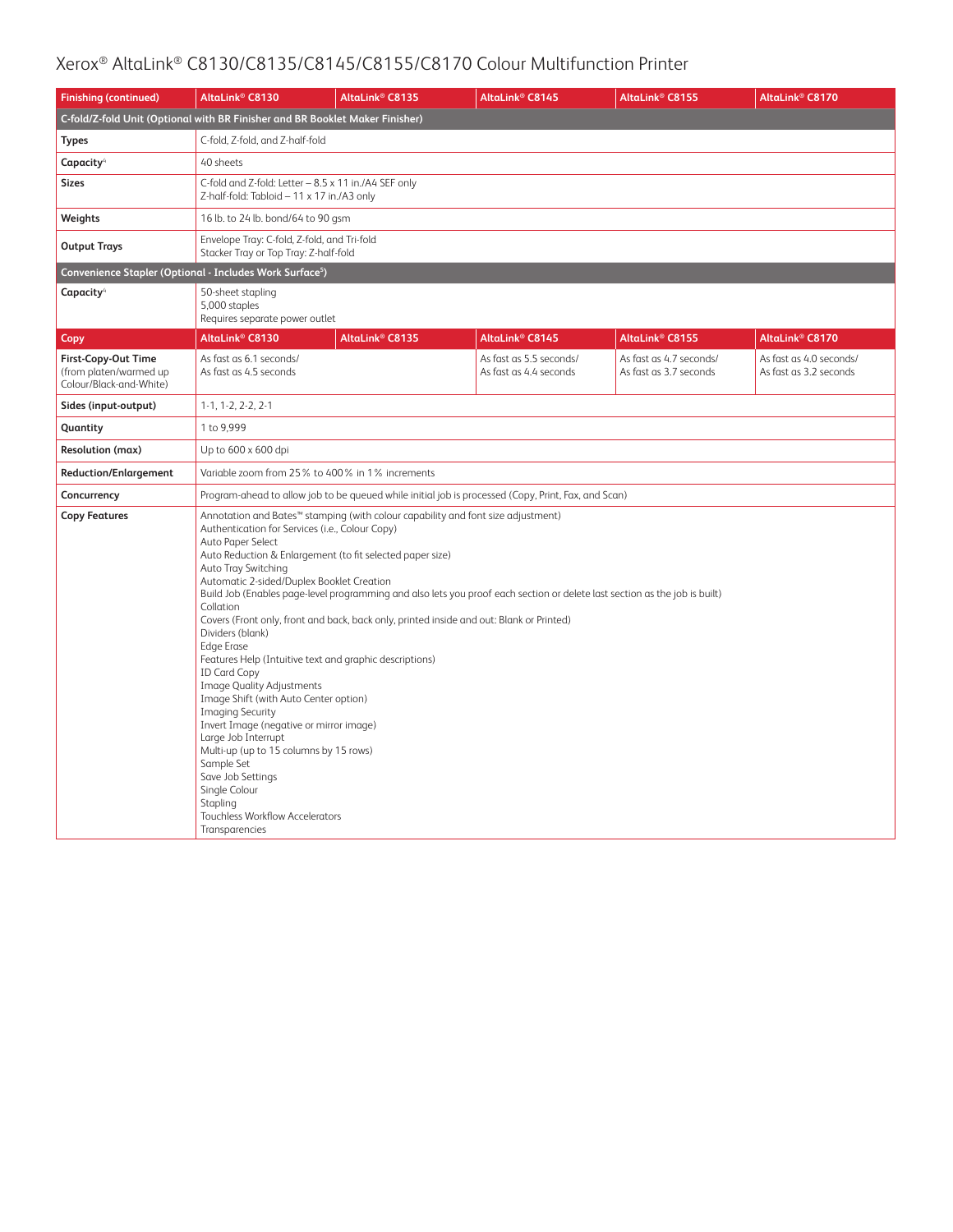| Print                                               | AltaLink <sup>®</sup> C8130                                                                                                                                                                                                                                                                                                                                                                                                                                                                                                                                                                                                                                                                                                                                                                                                                                                                                                                                                              | AltaLink® C8135 | AltaLink <sup>®</sup> C8145                                                                                                                                                                                                                                   | AltaLink <sup>®</sup> C8155 | AltaLink® C8170                                                                                                                                                  |
|-----------------------------------------------------|------------------------------------------------------------------------------------------------------------------------------------------------------------------------------------------------------------------------------------------------------------------------------------------------------------------------------------------------------------------------------------------------------------------------------------------------------------------------------------------------------------------------------------------------------------------------------------------------------------------------------------------------------------------------------------------------------------------------------------------------------------------------------------------------------------------------------------------------------------------------------------------------------------------------------------------------------------------------------------------|-----------------|---------------------------------------------------------------------------------------------------------------------------------------------------------------------------------------------------------------------------------------------------------------|-----------------------------|------------------------------------------------------------------------------------------------------------------------------------------------------------------|
| <b>Resolution</b> (up to)                           | 1200 x 2400 dpi                                                                                                                                                                                                                                                                                                                                                                                                                                                                                                                                                                                                                                                                                                                                                                                                                                                                                                                                                                          |                 |                                                                                                                                                                                                                                                               |                             |                                                                                                                                                                  |
| <b>Print Features</b>                               | <b>Application Defaults</b><br><b>Banner Sheet Enable/Disable</b><br><b>Booklet Layout</b><br>Cover Selection<br>Custom Colour Options (Colour By Words) Bi-directional Real-time Status<br>Delay Print (specific time) User Permissions<br>Finishing<br>Fit to New Paper Size<br>Hold All Jobs<br>Image Options (Toner Saver, Resolution (Standard, Enhanced, High))<br><b>Imaging Security</b><br>Job Identification (Print ID or Banner, Print ID in margins on first page only or all pages)<br>LAN Fax (requires optional Fax Kit)<br>Layout/Watermark<br>Long Sheet/Banner<br>N-up (up to 16 pages per sheet)<br>Paper Selection by Attribute Sample Set<br>Print From Cloud Repositories (Dropbox, OneDrive, and Google Drive)<br>Saved Job (colour jobs can be printed as monochrome)<br>Secure Print with Timed Deletion<br>Special Pages (exception page programming: covers, inserts, exception pages)<br>Store and Recall Driver Settings<br>Two-sided Printing (as default) |                 | Sustainability Features (Xerox® Earth Smart Settings, Duplex, N-up, Turn-off Banner and Print ID, Smart Sample Set, Hold All Jobs)                                                                                                                            |                             |                                                                                                                                                                  |
| <b>Print from USB</b>                               | Allows walk-up printing from Type A USB port on front panel<br>Supports direct printing from computer via Type B USB port<br>Supported file formats: PDF, JPEG, TIFF, PS, PCL<br>Colour jobs can be printed as black-and-white                                                                                                                                                                                                                                                                                                                                                                                                                                                                                                                                                                                                                                                                                                                                                           |                 |                                                                                                                                                                                                                                                               |                             |                                                                                                                                                                  |
| <b>Operating Systems</b>                            | Windows Server 2008 SP2 (32- and 64-bit)<br>Windows Server 2008 R2 (64-bit)<br>Windows Server 2012 and R2 (64-bit)<br>Windows Server 2016 (64-bit)<br>Windows Server 2019 (64-bit)<br>Windows 7 (32- and 64-bit)<br>Windows 8 (32- and 64-bit)<br>Windows 8.1 (32- and 64-bit)<br>Windows 10 (32- and 64-bit)<br>Mac OS 10.13, 10.14, 10.15<br>Fedora <sup>®</sup> Core<br>Ubuntu®                                                                                                                                                                                                                                                                                                                                                                                                                                                                                                                                                                                                       |                 |                                                                                                                                                                                                                                                               |                             |                                                                                                                                                                  |
| <b>Network Protocols</b>                            | Microsoft Windows Networking over IP<br>Bonjour®/AirPrint <sup>™</sup><br>IP <sub>v</sub> 6<br>Most protocols not in use can be disabled                                                                                                                                                                                                                                                                                                                                                                                                                                                                                                                                                                                                                                                                                                                                                                                                                                                 |                 | TCP/IP: HTTP/HTTPS, Internet Printing Protocol, LPR/LPD, Raw Socket Printing/Port 9100, IPv4/IPv6, WSD                                                                                                                                                        |                             |                                                                                                                                                                  |
| <b>Font Capability</b>                              |                                                                                                                                                                                                                                                                                                                                                                                                                                                                                                                                                                                                                                                                                                                                                                                                                                                                                                                                                                                          |                 | PCL: 93 scalable fonts, line printer, and bitmap font (including Cyrillic font support) PostScript 3: 173 Type 1 fonts, 2 Multiple Master fonts                                                                                                               |                             |                                                                                                                                                                  |
| Xerox <sup>®</sup> Global Print Driver <sup>®</sup> | Microsoft Universal Print                                                                                                                                                                                                                                                                                                                                                                                                                                                                                                                                                                                                                                                                                                                                                                                                                                                                                                                                                                |                 | consistent, easy-to-use interface for end-users, reducing the number of support calls and simplifying print services management. Support for                                                                                                                  |                             | A truly universal print driver that lets IT administrators install, upgrade, and manage Xerox® Devices and non-Xerox devices from a single driver. It provides a |
| Xerox <sup>®</sup> Pull Print Driver                |                                                                                                                                                                                                                                                                                                                                                                                                                                                                                                                                                                                                                                                                                                                                                                                                                                                                                                                                                                                          |                 | driver. The Xerox® Pull Print Driver extends convenience across a broad range of printing assets. IT administrators no longer need to manage and configure<br>multiple drivers. Used in conjunction with Equitrac Office®, Ysoft® SafeQ®, Pharos®, and others |                             | Makes it easy for IT managers to qualify, deploy, and manage all print devices using a single driver in a Pull Print environment. Uses a single queue and single |
|                                                     | Unified Address Book for Fax, Internet Fax, Email, and Scan to                                                                                                                                                                                                                                                                                                                                                                                                                                                                                                                                                                                                                                                                                                                                                                                                                                                                                                                           |                 |                                                                                                                                                                                                                                                               |                             |                                                                                                                                                                  |
| <b>Features</b>                                     | Services supported: Fax, Internet Fax, Email, Scan to<br>Maximum contacts: 5.000<br>Contacts: Supports 1 or more destinations<br>Favourites for quick access of all services supported                                                                                                                                                                                                                                                                                                                                                                                                                                                                                                                                                                                                                                                                                                                                                                                                   |                 |                                                                                                                                                                                                                                                               |                             |                                                                                                                                                                  |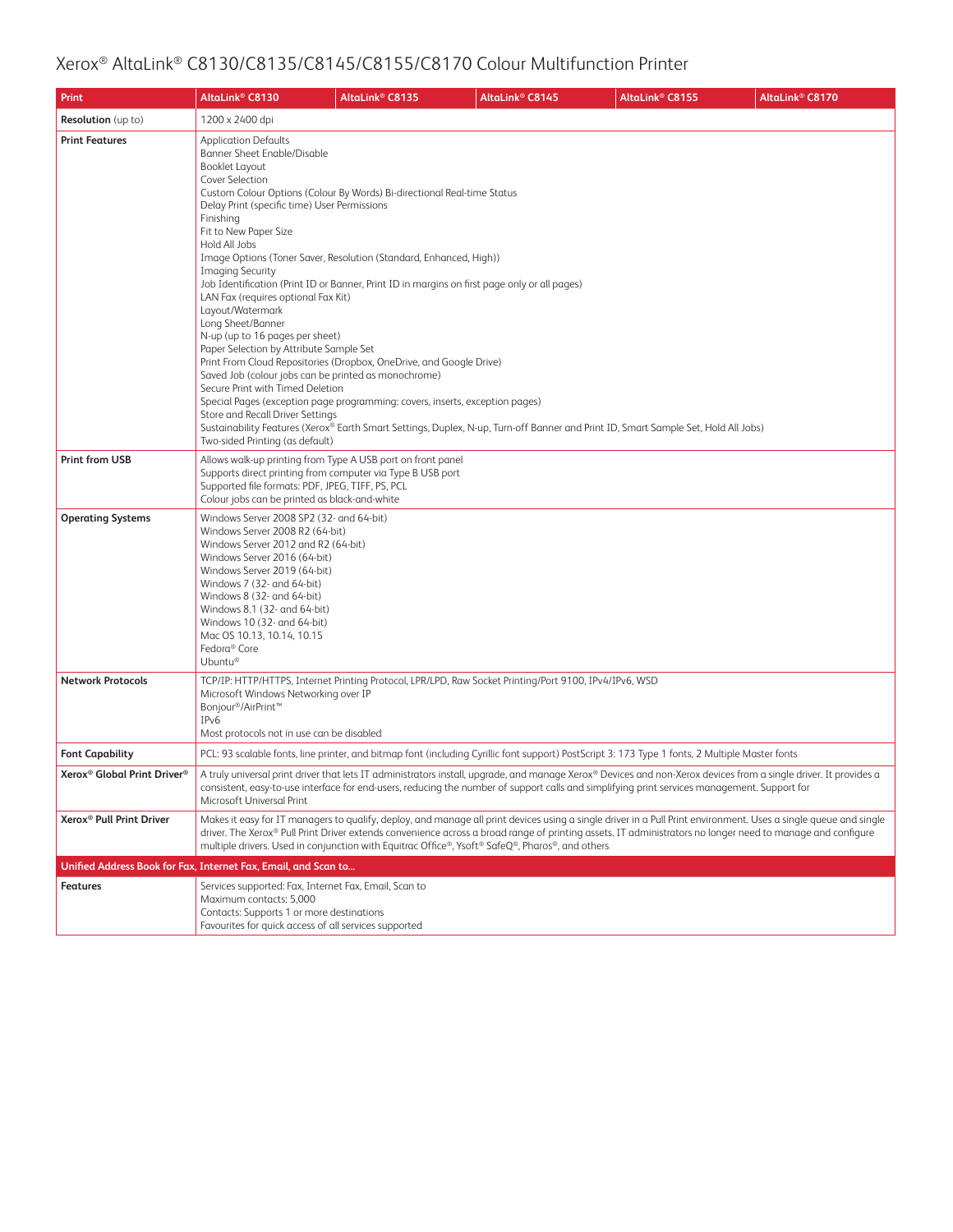| <b>Scan</b>                                          | AltaLink® C8130                                                                                                                                                                                                                                                                                                                                                                                                 | AltaLink <sup>®</sup> C8135                                                                                                                                                                                                                                                                                  | AltaLink <sup>®</sup> C8145                                                                    | AltaLink® C8155                                                                                                                                               | AltaLink® C8170                                                                                   |  |  |  |
|------------------------------------------------------|-----------------------------------------------------------------------------------------------------------------------------------------------------------------------------------------------------------------------------------------------------------------------------------------------------------------------------------------------------------------------------------------------------------------|--------------------------------------------------------------------------------------------------------------------------------------------------------------------------------------------------------------------------------------------------------------------------------------------------------------|------------------------------------------------------------------------------------------------|---------------------------------------------------------------------------------------------------------------------------------------------------------------|---------------------------------------------------------------------------------------------------|--|--|--|
| Concurrency                                          | concurrent jobs)                                                                                                                                                                                                                                                                                                                                                                                                |                                                                                                                                                                                                                                                                                                              |                                                                                                | Scan while the system is printing, copying, or while it is transferring scan to network or fax jobs (priority is for return of scanned originals and printing |                                                                                                   |  |  |  |
| <b>Input Speed</b><br>(up to)                        | 82 ppm black-and-white and colour (simplex)<br>141 ipm black-and-white and colour (duplex)                                                                                                                                                                                                                                                                                                                      |                                                                                                                                                                                                                                                                                                              |                                                                                                |                                                                                                                                                               | 135 ppm black-and-white<br>and colour (simplex)<br>270 ipm black-and-white and<br>colour (duplex) |  |  |  |
| Resolution                                           | 72 x 72 dpi to 600 x 600 dpi                                                                                                                                                                                                                                                                                                                                                                                    |                                                                                                                                                                                                                                                                                                              |                                                                                                |                                                                                                                                                               |                                                                                                   |  |  |  |
| <b>Bit Depth</b>                                     |                                                                                                                                                                                                                                                                                                                                                                                                                 | 1-bit (black-and-white), 8-bit (grayscale), 24-bit (colour)                                                                                                                                                                                                                                                  |                                                                                                |                                                                                                                                                               |                                                                                                   |  |  |  |
| <b>Maximum Scan Area</b>                             | 11 x 17 in./A3                                                                                                                                                                                                                                                                                                                                                                                                  |                                                                                                                                                                                                                                                                                                              |                                                                                                |                                                                                                                                                               |                                                                                                   |  |  |  |
| <b>Scan Template</b><br>Management                   | Support 250 scan templates                                                                                                                                                                                                                                                                                                                                                                                      |                                                                                                                                                                                                                                                                                                              |                                                                                                | Create Xerox® CentreWare® IS scan templates and share via device cloning to other multifunction printers' confirmation sheet options                          |                                                                                                   |  |  |  |
| <b>Network Protocols</b>                             | SFTP, FTP, SMB, HTTP, HTTPS                                                                                                                                                                                                                                                                                                                                                                                     |                                                                                                                                                                                                                                                                                                              |                                                                                                |                                                                                                                                                               |                                                                                                   |  |  |  |
| <b>File Compression</b>                              |                                                                                                                                                                                                                                                                                                                                                                                                                 | Colour TIFF (TIFF 6.0 or TTN2 with JPEG, LZW)<br>Black-and-white TIFF (G3MH, G4 MMR compression - single or multiple pages)<br>Searchable PDF/OCR and PDF/A-1b (MRC, JPEG, G3 MH, G4 MMR, JBIG 2 Huffman, JBIG Arithmetic Compression, Deflate (for black-and-white and within<br>MRC)) Linearized PDF/PDF/A |                                                                                                |                                                                                                                                                               |                                                                                                   |  |  |  |
| <b>Document Management</b><br>Fields (Metadata)      | name, default value, and other configurations                                                                                                                                                                                                                                                                                                                                                                   | Features only available in Network Scan to File Templates:<br>· Customized fields viewed on user interface for variable data input                                                                                                                                                                           |                                                                                                | • 1 to 6 user-programmable metadata fields per network scan to file templates and unlimited fields within the template – Metadata field consists of field     |                                                                                                   |  |  |  |
| <b>Scan Features</b>                                 | Auto Background and Shadow Suppression<br><b>Bound Originals</b><br>Compression Quality/File Size Control<br><b>Edge Erase</b><br><b>Imaging Security</b><br>Mixed Size Originals Scan Build Job<br>Reduction/Enlargement<br><b>Scan Preview</b><br>Single Touch Scan buttons (up to 10)<br>Size for Size (for mixed size originals)<br><b>Touchless Workflow Accelerators</b><br>TWAIN Support/WIA 2.0 Support | Original Type (Photo and Text, Photo, Text, Map, Newspaper/Magazine)                                                                                                                                                                                                                                         |                                                                                                |                                                                                                                                                               |                                                                                                   |  |  |  |
| <b>Scan to Email (Standard)</b>                      |                                                                                                                                                                                                                                                                                                                                                                                                                 |                                                                                                                                                                                                                                                                                                              |                                                                                                |                                                                                                                                                               |                                                                                                   |  |  |  |
| <b>Scan Features</b>                                 | • Auto send to self<br>• Email signing (requires Smart Card option)<br>• Scan to Email S/MIME Encryption<br>· Touchless Workflow Accelerators                                                                                                                                                                                                                                                                   |                                                                                                                                                                                                                                                                                                              |                                                                                                | · Email signatures (6 lines each of 128 character max), email message body (user-configurable), email Embedded Web Server confirmation sheet options          |                                                                                                   |  |  |  |
| <b>Directory Access</b>                              |                                                                                                                                                                                                                                                                                                                                                                                                                 |                                                                                                                                                                                                                                                                                                              | Address list via LDAP (Windows Active Directory, Exchange, Notes, Domino), Device Address Book |                                                                                                                                                               |                                                                                                   |  |  |  |
| <b>Scan To</b>                                       |                                                                                                                                                                                                                                                                                                                                                                                                                 |                                                                                                                                                                                                                                                                                                              |                                                                                                |                                                                                                                                                               |                                                                                                   |  |  |  |
| <b>Standard Features</b>                             | Scan to Email<br>Scan to Home<br>Scan to Mailbox<br>Scan to Network (using Secure FTP/HTTP/HTTPS)<br>Scan to PC/Server Client (SMB or FTP)<br>Scan to USB                                                                                                                                                                                                                                                       | Scan to Network Folder (using Secure FTP/HTTP/HTTPS)                                                                                                                                                                                                                                                         |                                                                                                |                                                                                                                                                               |                                                                                                   |  |  |  |
| <b>Optional Features</b>                             |                                                                                                                                                                                                                                                                                                                                                                                                                 | Native Scan to Cloud Repositories (Dropbox, OneDrive, and Google Drive) <sup>3</sup>                                                                                                                                                                                                                         |                                                                                                |                                                                                                                                                               |                                                                                                   |  |  |  |
| <b>Workflow Scanning (Optional features)</b>         |                                                                                                                                                                                                                                                                                                                                                                                                                 |                                                                                                                                                                                                                                                                                                              |                                                                                                |                                                                                                                                                               |                                                                                                   |  |  |  |
| <b>Scanning Software</b>                             | Autostore v7<br>eCopy ScanStation v5.2<br>ecopy ShareScan v5.2                                                                                                                                                                                                                                                                                                                                                  |                                                                                                                                                                                                                                                                                                              |                                                                                                |                                                                                                                                                               |                                                                                                   |  |  |  |
| <b>Scanning Apps and</b><br><b>Xerox App Gallery</b> |                                                                                                                                                                                                                                                                                                                                                                                                                 | See the full list of apps available in the Xerox App Gallery: xerox.com/AppGallery                                                                                                                                                                                                                           |                                                                                                | Scan to: Dropbox, Google Drive, Microsoft OneDrive, Microsoft Office 365, Box, Xerox® Workplace Mobile App (iOS/Android)                                      |                                                                                                   |  |  |  |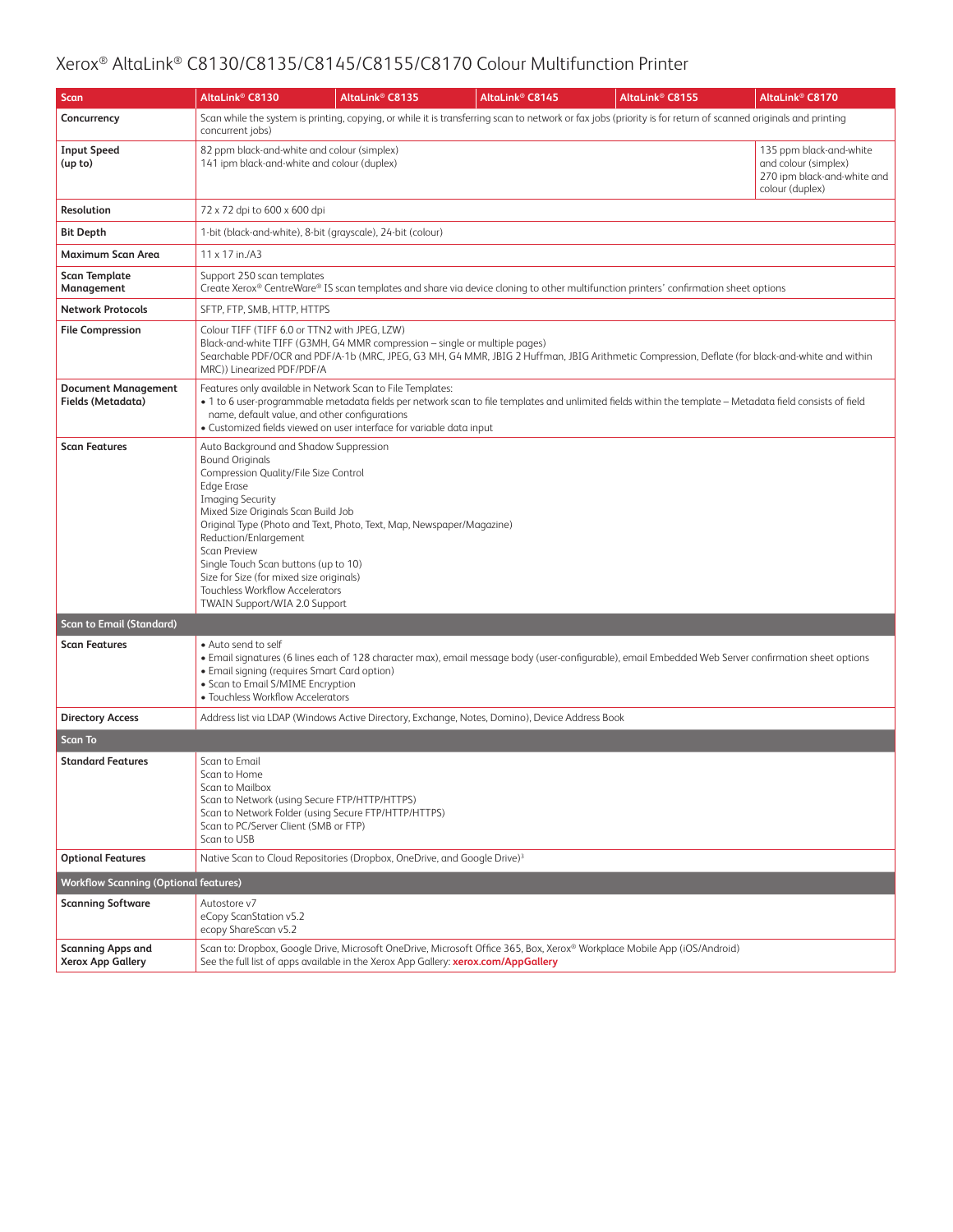| <b>Security</b>                      | AltaLink <sup>®</sup> C8130                                                                                                                                                                                                                                                                                                                                                                                                                                                                                                                                                                                                                                                                                                                                                                                                                                                                                                                                                                                                                                                                                                                        | AltaLink <sup>®</sup> C8135                                                                                                                                                                                                                                                                                                                                                                                                                                                                                                                                                                                                                                                                                                                        | AltaLink <sup>®</sup> C8145                                                                                                                                                                                                                                                                                                                                                                                                                                                                                                                                                                                          | AltaLink <sup>®</sup> C8155 | AltaLink <sup>®</sup> C8170 |
|--------------------------------------|----------------------------------------------------------------------------------------------------------------------------------------------------------------------------------------------------------------------------------------------------------------------------------------------------------------------------------------------------------------------------------------------------------------------------------------------------------------------------------------------------------------------------------------------------------------------------------------------------------------------------------------------------------------------------------------------------------------------------------------------------------------------------------------------------------------------------------------------------------------------------------------------------------------------------------------------------------------------------------------------------------------------------------------------------------------------------------------------------------------------------------------------------|----------------------------------------------------------------------------------------------------------------------------------------------------------------------------------------------------------------------------------------------------------------------------------------------------------------------------------------------------------------------------------------------------------------------------------------------------------------------------------------------------------------------------------------------------------------------------------------------------------------------------------------------------------------------------------------------------------------------------------------------------|----------------------------------------------------------------------------------------------------------------------------------------------------------------------------------------------------------------------------------------------------------------------------------------------------------------------------------------------------------------------------------------------------------------------------------------------------------------------------------------------------------------------------------------------------------------------------------------------------------------------|-----------------------------|-----------------------------|
| <b>Features</b>                      | • Audit Log<br>• Cisco <sup>®</sup> Identity Services Engine (ISE) compatible<br>$-802.1x$<br>- Admin Password Reset<br>- Audit Log<br>- Automatic Software Upgrade<br>- Email Alerts<br>- FIPS 140-2<br>- Hold All Jobs<br>- Immediate Job with optional hard drive<br>- Installation Policies<br>- McAfee® Embedded Control<br>- PII - Login Name<br>- PostScript Passwords<br>- Remote Services Enablement<br>- Remote Start (Mopria(R) or AirPrint™)<br>- Remote Start (TWAIN)<br>- Reprint Saved Jobs<br>- Scan to Mailbox (Internal storage)<br>- Scheduled Disk with optional hard drive<br>- Secure Passcode Length<br>- Secure Print Device Policies<br>- SIEM<br>- SNMP<br>- System Timeout<br>- USB (Print from USB)<br>- USB (Scan to USB)<br>- USB Port Management<br>- User Data Encryption<br>• Expanded Authentication<br>- Local Authentication (internal database)<br>Windows server 2012), NDS, LDAP authentication<br>- Secure Data<br>• Expanded Authorization<br>- Authorization per user per service<br>- SA access based on network credentials<br>- Secure Network Access<br>• Hide Print Job Names<br>• Imaging Security | - Digitally signed PDF (when using Smart Card authentication)<br>- Encrypted and authentication to SMTP server for Scan to Email<br>- Encrypted/Password Protected PDF (when using Email and Network Scan Templates only)<br>- FIPS 140-2 256 bit Hard Disk Encryption, TLS 1.1/1.2/1.3, IPPS, HTTPS, SFTP, SNMPv3<br>- Immediate Image Overwrite/Securely delete jobs using approved algorithms <sup>9</sup><br>- Smart Card authentication - 144k CAC/PIV Card Support (2048 bit certificate key)/.NET<br>- Secure Print (up to 10 digit PIN or Network Authentication)<br>· IP Filter, IPsec, IPv6, TLS V1.0, V1.2, V1.3, SNMP V1/V2/V3, HTTPs, 802.1X, SFTP<br>• McAfee® Embedded Control (whitelisting), McAfee® Integrity Control (optional) | • Configuration Watchdog (Monitors and remediates 75 security settings in the following areas):<br>- Network authentication to access device and/or device services via Kerberos (UNIX/Windows Server 2008), SMB (Windows Server 2008,<br>- On-Demand Image Overwrite (Scheduled, Manual), includes sanitation of unused area of disk <sup>9</sup><br>- User Permissions required to access Print and Print Features (e.g., colour access, or time restrictions) reflects in the print driver<br>· Full System Common Criteria certified by NIAP under HD Protection Profile for Hardcopy Devices v1.0 (HCD-PP v1.0) |                             |                             |
| Xerox <sup>®</sup> Integrated RFID   | • Port disablement including USB ports                                                                                                                                                                                                                                                                                                                                                                                                                                                                                                                                                                                                                                                                                                                                                                                                                                                                                                                                                                                                                                                                                                             |                                                                                                                                                                                                                                                                                                                                                                                                                                                                                                                                                                                                                                                                                                                                                    | • Security Information and Event Management (SIEM) support for McAfee® Enterprise Security Manager, LogRhythm, and Splunk<br>Integrated support for most industry security cards providing additional security; with embedded multifunction printer card readers in                                                                                                                                                                                                                                                                                                                                                  |                             |                             |
| <b>Card Reader</b><br>(Optional Kit) | the multifunction printer panel                                                                                                                                                                                                                                                                                                                                                                                                                                                                                                                                                                                                                                                                                                                                                                                                                                                                                                                                                                                                                                                                                                                    |                                                                                                                                                                                                                                                                                                                                                                                                                                                                                                                                                                                                                                                                                                                                                    |                                                                                                                                                                                                                                                                                                                                                                                                                                                                                                                                                                                                                      |                             |                             |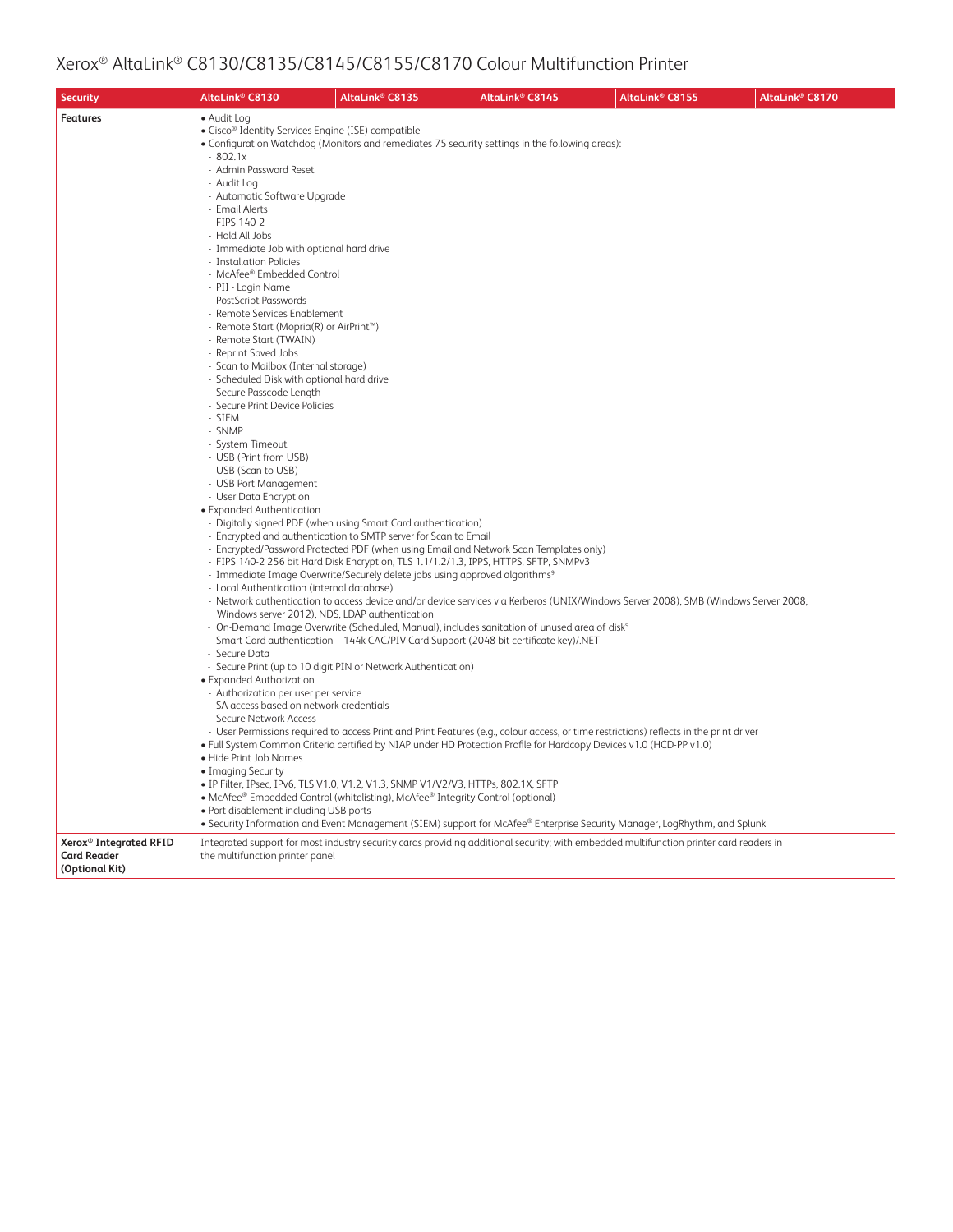| Fax                                | AltaLink <sup>®</sup> C8130                                                                                                                                                                                                                                                                                                                                     | AltaLink <sup>®</sup> C8135                                                                                                                                                                                         | AltaLink <sup>®</sup> C8145 | AltaLink® C8155                                                                                                                                       | AltaLink <sup>®</sup> C8170 |  |  |
|------------------------------------|-----------------------------------------------------------------------------------------------------------------------------------------------------------------------------------------------------------------------------------------------------------------------------------------------------------------------------------------------------------------|---------------------------------------------------------------------------------------------------------------------------------------------------------------------------------------------------------------------|-----------------------------|-------------------------------------------------------------------------------------------------------------------------------------------------------|-----------------------------|--|--|
| <b>Network Server Fax Features</b> |                                                                                                                                                                                                                                                                                                                                                                 |                                                                                                                                                                                                                     |                             |                                                                                                                                                       |                             |  |  |
| Compatibility                      |                                                                                                                                                                                                                                                                                                                                                                 | ITU (CCITT) group 3; Various Xerox® Business Innovation Partner Solutions                                                                                                                                           |                             |                                                                                                                                                       |                             |  |  |
| Maximum Scan Area                  | 11 x 17 in./A3                                                                                                                                                                                                                                                                                                                                                  |                                                                                                                                                                                                                     |                             |                                                                                                                                                       |                             |  |  |
| <b>Fax Send Features</b>           | One- or Two-sided Scanning (up to 11 x 17 in./A3)<br>Add to Send List (200 numbers maximum)                                                                                                                                                                                                                                                                     | Build Job, Favourites, Delay Send (specific time) Original Type (photo, text or photo and text)                                                                                                                     |                             |                                                                                                                                                       |                             |  |  |
| <b>Fax Print Features</b>          | One- or Two-sided Printing, Staple, Secure Print                                                                                                                                                                                                                                                                                                                |                                                                                                                                                                                                                     |                             |                                                                                                                                                       |                             |  |  |
| <b>Transmission Resolution</b>     | Superfine: 400 x 200 dpi (Scan at 600 x 600 dpi)<br>Fine: 200 x 200 dpi<br>Standard: 200 x 100 dpi                                                                                                                                                                                                                                                              |                                                                                                                                                                                                                     |                             |                                                                                                                                                       |                             |  |  |
| <b>Internet Fax Features</b>       |                                                                                                                                                                                                                                                                                                                                                                 |                                                                                                                                                                                                                     |                             |                                                                                                                                                       |                             |  |  |
| Compatibility                      |                                                                                                                                                                                                                                                                                                                                                                 | Direct print-ready document transmission to remote Internet Fax machines or email clients (SMTP)<br>Reception and automatic printout of documents sent via email from remote Internet Fax machines or email clients |                             |                                                                                                                                                       |                             |  |  |
| <b>Directory Access</b>            | Utilizes the Unified Address Book                                                                                                                                                                                                                                                                                                                               |                                                                                                                                                                                                                     |                             |                                                                                                                                                       |                             |  |  |
| Send/Receive                       | Send: Multi-page TIFF, PDF, PDF/A<br>Receive: TIFF, MTIFF, PDF, PDF/A, PS, text, PCL, PRN, JPEG                                                                                                                                                                                                                                                                 |                                                                                                                                                                                                                     |                             |                                                                                                                                                       |                             |  |  |
| Resolution                         | 72 x 72 dpi to 600 x 600 dpi<br>Bit Depth: 1-bit (black-and-white)                                                                                                                                                                                                                                                                                              |                                                                                                                                                                                                                     |                             |                                                                                                                                                       |                             |  |  |
| <b>Network Protocols</b>           | SMTP (send), POP3 (receive)                                                                                                                                                                                                                                                                                                                                     |                                                                                                                                                                                                                     |                             |                                                                                                                                                       |                             |  |  |
| Compliance                         | ITU-T T.37 compliant                                                                                                                                                                                                                                                                                                                                            |                                                                                                                                                                                                                     |                             |                                                                                                                                                       |                             |  |  |
|                                    | Walk-up Fax Features (Optional; Customer-Installable - 1 and 2 lines)                                                                                                                                                                                                                                                                                           |                                                                                                                                                                                                                     |                             |                                                                                                                                                       |                             |  |  |
| Compatibility                      | ITU (CCITT) Group 3                                                                                                                                                                                                                                                                                                                                             |                                                                                                                                                                                                                     |                             |                                                                                                                                                       |                             |  |  |
| Speed/Modems                       |                                                                                                                                                                                                                                                                                                                                                                 | One or Two V.34 modems: 33,600 bps. Less than 4 seconds per page transmission time                                                                                                                                  |                             |                                                                                                                                                       |                             |  |  |
| Compression/Speed                  | MH/G3, MR/G3, MMR/SG3, JBIG/SG3                                                                                                                                                                                                                                                                                                                                 |                                                                                                                                                                                                                     |                             |                                                                                                                                                       |                             |  |  |
| Resolution                         | <b>Walkup Send:</b><br>Standard: 200 x 100 dpi<br>Fine: 200 x 200 dpi Superfine: 600 x 600 dpi<br><b>Receive:</b> Accepts all sizes                                                                                                                                                                                                                             |                                                                                                                                                                                                                     |                             |                                                                                                                                                       |                             |  |  |
| <b>Fax Send Features</b>           | LAN Fax (fax from print driver)<br>Auto Fax Transmission Reduction<br>Page-by-page Job Status at the Machine<br>Delay Start, Build Job, Favourites<br>Automatic Memory Resend<br><b>Automatic Cover Sheets</b><br><b>PSTN Fax</b><br>Batch Send (up to memory capacity)<br>Device Address Book (up to 5,000 contacts)<br><b>Touchless Workflow Accelerators</b> |                                                                                                                                                                                                                     |                             |                                                                                                                                                       |                             |  |  |
| <b>Fax Receive Features</b>        | One- or Two-sided Printing<br>Stapled or Unstapled<br>Receive Print Mode - Manual (size, margin, stock, header)/Auto<br>Output Tray Selection<br>Up to 200 Password-protected Mailboxes<br>Secure Receive<br>Receive Timestamp<br>Auto Answer Delay                                                                                                             |                                                                                                                                                                                                                     |                             |                                                                                                                                                       |                             |  |  |
| <b>Fax Forward</b>                 | Forward to Email or SMB Location<br>Fax Forward on Receive Only                                                                                                                                                                                                                                                                                                 |                                                                                                                                                                                                                     |                             |                                                                                                                                                       |                             |  |  |
| <b>Fax Reports</b>                 | Report, Broadcast Report                                                                                                                                                                                                                                                                                                                                        |                                                                                                                                                                                                                     |                             | Activity, Dial Directory, Group Directory, Transmission Confirmation, Pending Fax, Options Report, On-Demand with optional hard drive Report, Mailbox |                             |  |  |
| <b>Directory Access</b>            | Utilizes the Unified Address Book<br>Group fax available                                                                                                                                                                                                                                                                                                        |                                                                                                                                                                                                                     |                             |                                                                                                                                                       |                             |  |  |
| <b>Auto Redial</b>                 | Up to 14 attempts (per country requirements)<br>1 to 25 minute intervals                                                                                                                                                                                                                                                                                        |                                                                                                                                                                                                                     |                             |                                                                                                                                                       |                             |  |  |
| <b>Auto Resend</b>                 | Up to 5 attempts                                                                                                                                                                                                                                                                                                                                                |                                                                                                                                                                                                                     |                             |                                                                                                                                                       |                             |  |  |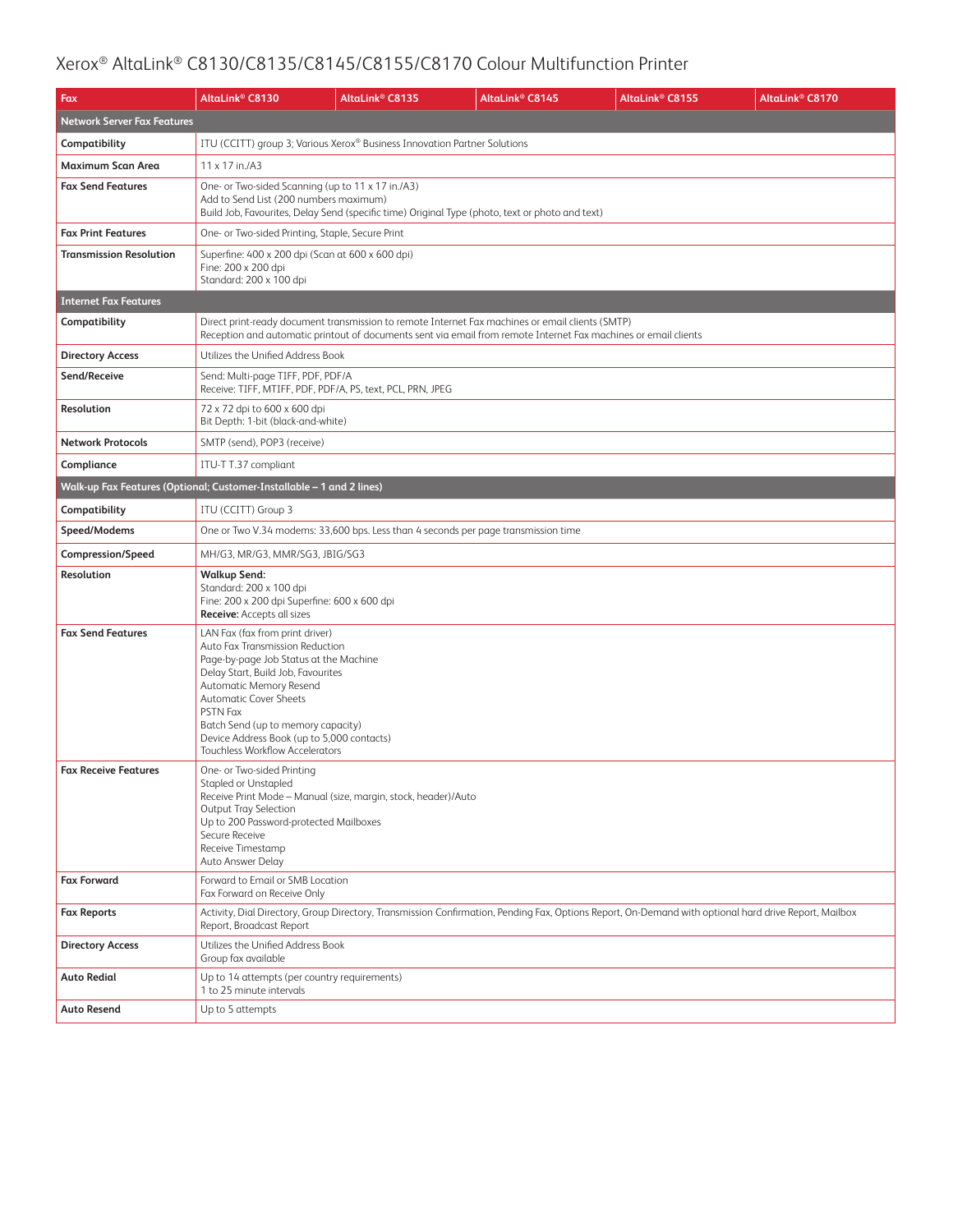| <b>Device Management</b>                                                                        |                                                                                                                                                                                                                                                                                                                                                                                                                                                                                                                                                                                                                                                                                      |  |  |
|-------------------------------------------------------------------------------------------------|--------------------------------------------------------------------------------------------------------------------------------------------------------------------------------------------------------------------------------------------------------------------------------------------------------------------------------------------------------------------------------------------------------------------------------------------------------------------------------------------------------------------------------------------------------------------------------------------------------------------------------------------------------------------------------------|--|--|
| <b>Administrative Protocols</b>                                                                 | DHCP, BOOTP, SNMP, SLP® v2, HTTP, HTTPS, DHCP Autonet, TLS, NTP, DNS, SMB, SMTP/POP3, WSD, LDAP, Multicast DNS                                                                                                                                                                                                                                                                                                                                                                                                                                                                                                                                                                       |  |  |
| <b>Management Support</b>                                                                       | SNMP Version 1. SNMP Version 2c and SNMP Version 3 trap over TCP/IP and IP<br>MIB access (IETF-MIBII RFC 1213)<br>Host Resources MIB RFC 2790, Printer MIB RFC 3805, PWG-Imaging-System-Power MIB, Fleet Orchestrator, Configuration Watchdog                                                                                                                                                                                                                                                                                                                                                                                                                                        |  |  |
| Xerox <sup>®</sup> CentreWare® Web                                                              | A Web-based server application for network administrators that permits Web browser-based device management from any workstation, whether<br>running on Windows, UNIX, or any other operating system:<br>. Works with any SNMP-managed printer from any manufacturer<br>• Remote configuration of SNMP v3<br>• Provides help with device discovery and installation, health checks and troubleshooting, and device upgrades, as well as basic accounting and<br>asset management<br>• Requires Windows 7 and Internet Explorer 6.0 and higher<br>• Auto-detect Xerox® CentreWare® Web server and download configurations files for touchless remote install                           |  |  |
| Xerox <sup>®</sup> Device Manager                                                               | Xerox® Device Manager collects and manages the data that drives fact-based decisions for your enterprise device management environment. It is a single<br>tool to install print queues and configure, manage, monitor, and report on both networked and locally connected devices - regardless of vendor - across your<br>enterprise. Xerox® Device Manager provides:<br>• Device monitoring and troubleshooting<br>• Remote configuration of SNMP v3<br>• Extensive reporting and discovery of new devices<br>• Usage collection, chargeback, and billing capabilities<br>• Auto-detect Xerox® Device Manager server and download configurations files for touchless remote install |  |  |
| Xerox <sup>®</sup> Workplace Cloud                                                              | Remote management to set and audit device configuration data with Xerox® Workplace Cloud, eliminating the need for an on-site server                                                                                                                                                                                                                                                                                                                                                                                                                                                                                                                                                 |  |  |
| <b>Fleet Orchestrator</b>                                                                       | Fleet Orchestrator feature offers the ability to create a group of devices that share information with each other via a secure peer-to-peer connection.<br>The following data can be shared: Software update files, clone files, and 1-Touch App files. Auto-assembly feature allows a new AltaLink® to automatically<br>set itself on the network and configure                                                                                                                                                                                                                                                                                                                     |  |  |
| <b>Novell NDPS/NEPS</b>                                                                         | Server gateway application: centralized management tool                                                                                                                                                                                                                                                                                                                                                                                                                                                                                                                                                                                                                              |  |  |
| Xerox <sup>®</sup> Device Types for<br><b>SAP Environment</b>                                   | Xerox, together with SAP through our Gold-level membership in the SAP Printer Vendor Program, provides seamless connectivity between SAP systems and<br>your Xerox® Printers and Multifunction Printers. As an SAP customer, you benefit from having SAP-certified Xerox® Device types available right from SAP's<br>online delivery model. SAP-certified device types for Xerox® Printers and Multifunction Printers are available to download.<br>www.xerox.ca/en-ca/office/software-solutions                                                                                                                                                                                     |  |  |
| Xerox <sup>®</sup> Device Types<br>for SAP R/3 Intelligent<br><b>Barcode Utility (optional)</b> | Provides built-in process intelligence that allows the printing of barcodes on any appropriately configured PostScript printer in specific versions of SAP<br>environment and within Latin-1 (ISO8859-1) SAP system code pages only. Used in conjunction with Xerox® PostScript Device Types for SAP environment and<br>Xerox® Font Center Barcode Fonts. Information available at www.xerox.ca/en-ca/office/software-solutions                                                                                                                                                                                                                                                      |  |  |
|                                                                                                 | Xerox® Embedded Web Server – Integrated Device Web Pages Provided by the Device                                                                                                                                                                                                                                                                                                                                                                                                                                                                                                                                                                                                      |  |  |
| <b>Device Status</b>                                                                            | Web server embedded in Network Controller:<br>• Tray status/contents<br>• Consumables status<br>• Alerts<br>• Remote Control Panel                                                                                                                                                                                                                                                                                                                                                                                                                                                                                                                                                   |  |  |
| Job submission                                                                                  | Print-ready files: PS, PCL, TIFF, PDF, JPG, TXT, PRN<br>Output feature selection (2-sided, output colour, collate, orientation, staple, hole punch, folding, output destination) Delivery options (Immediate, sample set,<br>delay and secure, Save job or reprint)                                                                                                                                                                                                                                                                                                                                                                                                                  |  |  |
| <b>Device Administration</b>                                                                    | Allows simple, remote installation setting of configuration options and management of the device, Fleet Orchestrator                                                                                                                                                                                                                                                                                                                                                                                                                                                                                                                                                                 |  |  |
| <b>Browsers</b>                                                                                 | Internet Explorer 10.x, 11.x<br>Safari 10.x, 11.x<br>Mozilla Firefox 45.x through 53.x<br>Opera 25.x through 53.x<br>Chrome 48.x through 72.x                                                                                                                                                                                                                                                                                                                                                                                                                                                                                                                                        |  |  |
| Support                                                                                         | Install print/scan drivers and online support available via www.support.xerox.com/en-ca                                                                                                                                                                                                                                                                                                                                                                                                                                                                                                                                                                                              |  |  |
| Languages Supported                                                                             | International English, International French, Italian, German, International Spanish, Dutch, Brazilian Portuguese, Swedish, Norwegian, Danish, Finnish,<br>Russian, Simplified Chinese, Korean, Japanese, Arabic                                                                                                                                                                                                                                                                                                                                                                                                                                                                      |  |  |
| <b>Remote Services</b>                                                                          |                                                                                                                                                                                                                                                                                                                                                                                                                                                                                                                                                                                                                                                                                      |  |  |
| Xerox <sup>®</sup> Automatic Meter<br><b>Readings (AMR)</b>                                     | Automates the process of collecting and submitting meter reads for tracking and billing of Xerox® Device usage. Eliminates the need for time-consuming<br>end-user involvement and ensures that meter reads are submitted to Xerox on time                                                                                                                                                                                                                                                                                                                                                                                                                                           |  |  |
| Xerox <sup>®</sup> Automatic Supplies<br><b>Replenishment (ASR)</b>                             | Automatically orders supplies for Xerox® Devices based on actual usage, eliminating the need to manually manage supplies inventory                                                                                                                                                                                                                                                                                                                                                                                                                                                                                                                                                   |  |  |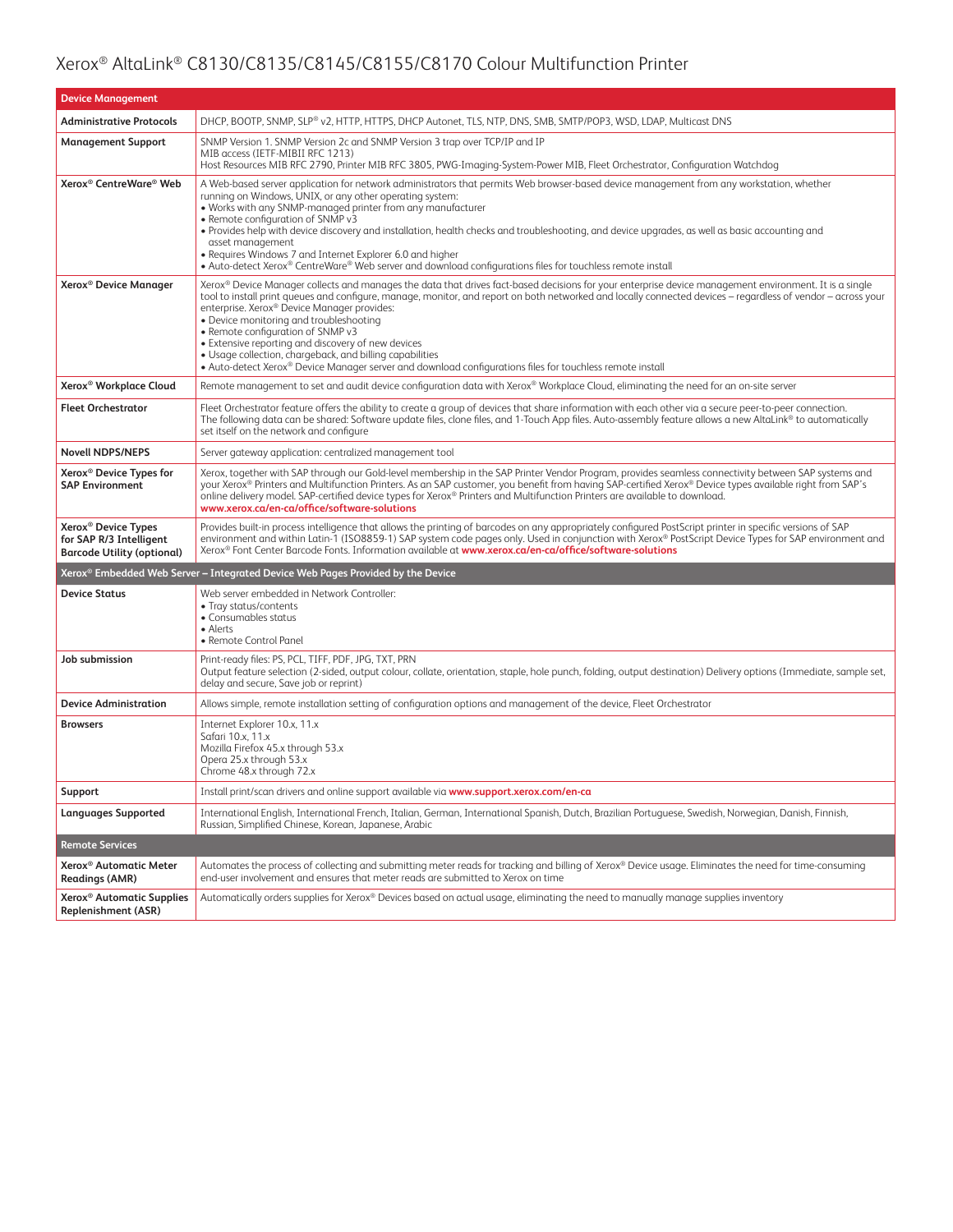| <b>Accounting</b>                                 |                                                                                                                                                                                                                                                                                                                                                                                                                                                                                                                                                                                                                                                                                                                                                                                                                                                                                                                                                          |  |  |
|---------------------------------------------------|----------------------------------------------------------------------------------------------------------------------------------------------------------------------------------------------------------------------------------------------------------------------------------------------------------------------------------------------------------------------------------------------------------------------------------------------------------------------------------------------------------------------------------------------------------------------------------------------------------------------------------------------------------------------------------------------------------------------------------------------------------------------------------------------------------------------------------------------------------------------------------------------------------------------------------------------------------|--|--|
| Xerox <sup>®</sup> Standard Accounting (Standard) |                                                                                                                                                                                                                                                                                                                                                                                                                                                                                                                                                                                                                                                                                                                                                                                                                                                                                                                                                          |  |  |
| <b>Tracking</b>                                   | Copy, Print, Fax, Scan, and Email usage                                                                                                                                                                                                                                                                                                                                                                                                                                                                                                                                                                                                                                                                                                                                                                                                                                                                                                                  |  |  |
| Accounting                                        | Up to 2,497 User Accounts (User ID)<br>Up to 500 General Accounts (Client)<br>Up to 498 Group Accounts (Department)                                                                                                                                                                                                                                                                                                                                                                                                                                                                                                                                                                                                                                                                                                                                                                                                                                      |  |  |
| <b>Features</b>                                   | • Administrator can manage the feature via the Web User Interface or device control panel in tools<br>· Administrator has the ability to import or export User Accounts, Group Accounts, General Accounts, and User Limits via an industry-standard CSV file                                                                                                                                                                                                                                                                                                                                                                                                                                                                                                                                                                                                                                                                                             |  |  |
|                                                   | Accounting Options - Network Accounting (Allows central server to manage all accounting)                                                                                                                                                                                                                                                                                                                                                                                                                                                                                                                                                                                                                                                                                                                                                                                                                                                                 |  |  |
|                                                   | . Enhanced network accounting with up-to-the-minute data on how the system is being used<br>• Comprehensive management and enterprise-scale tracking and reporting of device usage of copy, print, scan, and server fax<br>. Numerous solutions are available through Xerox Alliance Partners. For details, visit www.xerox.ca<br>• Security enhancements with the addition of HTTPS protocol support<br>. Device requests account authentication from third-party server enabling larger databases of users and accounts<br>• Accept Authentication Login at control panel and pass to third-party Networking Account<br>• Interface with third-party accounting terminal for accounting user interface                                                                                                                                                                                                                                                 |  |  |
|                                                   | Xerox <sup>®</sup> EX-c C8100 Print Server Powered by Fiery <sup>®</sup> (Optional)                                                                                                                                                                                                                                                                                                                                                                                                                                                                                                                                                                                                                                                                                                                                                                                                                                                                      |  |  |
| Processor                                         | AMD <sup>®</sup> GX-424CC processor, 2.4 GHz, Quad-Core, 2M cache                                                                                                                                                                                                                                                                                                                                                                                                                                                                                                                                                                                                                                                                                                                                                                                                                                                                                        |  |  |
| Memory (ESS)                                      | 2 GB                                                                                                                                                                                                                                                                                                                                                                                                                                                                                                                                                                                                                                                                                                                                                                                                                                                                                                                                                     |  |  |
| <b>System Disk</b>                                | 500 GB HDD                                                                                                                                                                                                                                                                                                                                                                                                                                                                                                                                                                                                                                                                                                                                                                                                                                                                                                                                               |  |  |
| <b>Page Description Language</b>                  | PostScript v 3020                                                                                                                                                                                                                                                                                                                                                                                                                                                                                                                                                                                                                                                                                                                                                                                                                                                                                                                                        |  |  |
| <b>Features</b>                                   | <b>Access Controls</b><br>Automatic two-sided printing<br>Booklet Maker - booklet wizard to create booklets<br>Calibration<br>Digitally Signed Software Updates<br>Expert Colour Settings: Profile, Rendering, and Simulation<br>Encryption of critical information<br>Fierv API<br>Fiery Command WorkStation for Mac and Windows clients (customer provided)<br>Fiery drivers for Mac and Windows<br>Fiery FreeForm Create to create personalized files for free<br>Image Enhance<br><b>IP Filtering</b><br>Integrates with common cost accounting software, Xerox® Standard Accounting, Xerox® App Gallery Apps, and more<br><b>Job Preview</b><br><b>Job Presets</b><br>N-up<br>PANTONE <sup>®</sup> Colour Enabled<br>Print from USB flash drive<br>PostScript Security<br>Port Blocking<br>Secure Erase<br>Secure Printing<br>Spool-RIP-Print simultaneously<br>Standard support for long sheet banners<br><b>User Authentication</b><br>Watermarks |  |  |
| Connectivity                                      | 10Base-T/100Base-TX/1000Base-T Ethernet                                                                                                                                                                                                                                                                                                                                                                                                                                                                                                                                                                                                                                                                                                                                                                                                                                                                                                                  |  |  |
| Optional                                          | Fiery Options Bundle (Fiery Spot-On, Auto Trapping, Hot Folders, Virtual Printers), Fiery Hot Folders/Virtual Printers, Fiery Spot-On, Fiery Colour Profiler Suite<br>w/EFI ES-2000 Spectrophotometer, Network Switch to connect both printer and Fiery Server to network                                                                                                                                                                                                                                                                                                                                                                                                                                                                                                                                                                                                                                                                                |  |  |